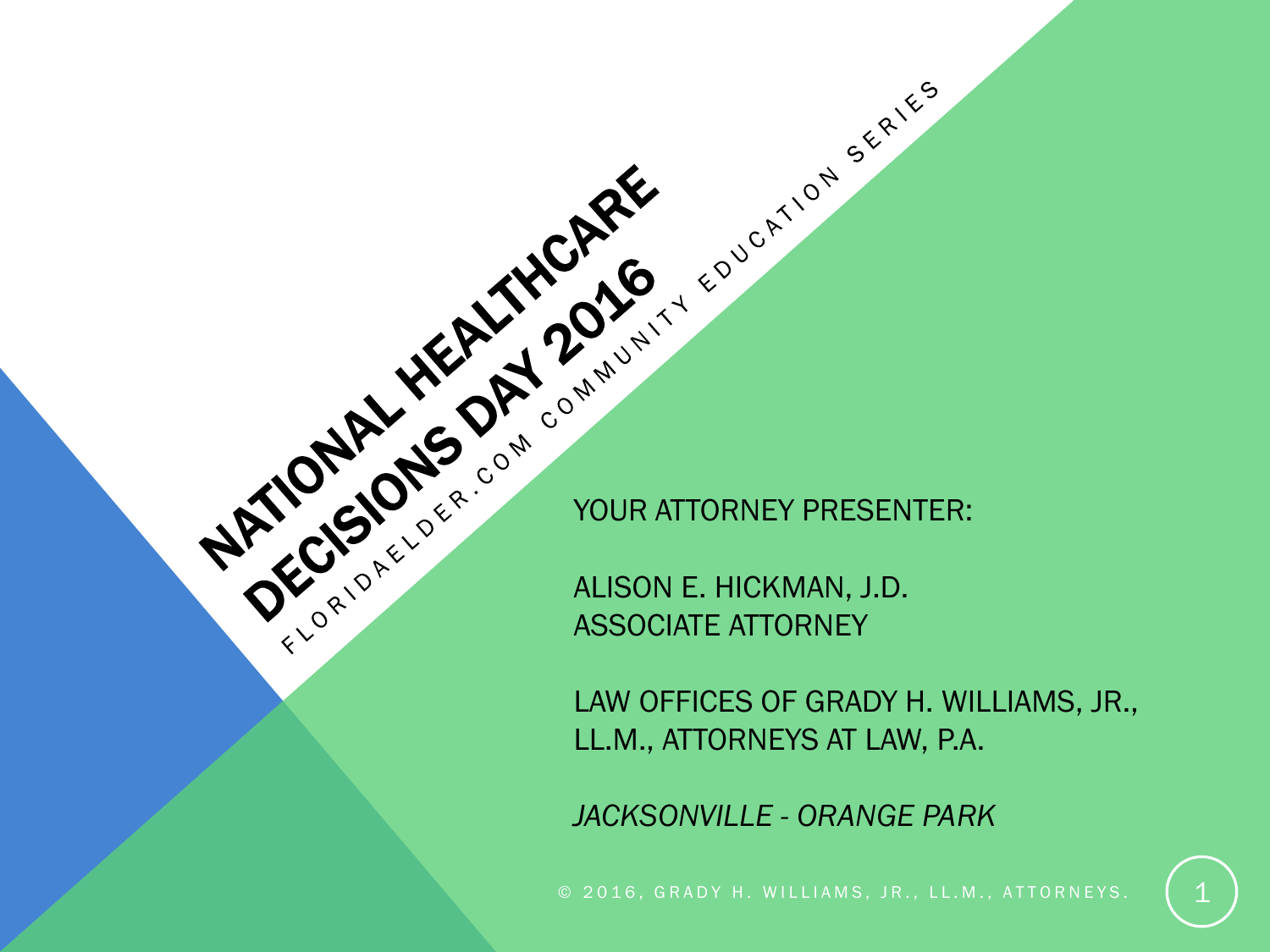#### GRADY H. WILLIAMS, JR., LL.M., ATTORNEYS AT LAW, P.A.

| <b>CENTRAL OFFICE:</b>               | <b>HAMPTON PARK OFFICE:</b>       |
|--------------------------------------|-----------------------------------|
| 1543 KINGSLEY AVE., STE. 5           | 7807 BAYMEADOWS RD. E., STE. 402A |
| ORANGE PARK, FL 32073                | JACKSONVILLE, FL 32256            |
| PHONE: (904) 264-8800                | PHONE: (904) 268-8170             |
| FAX: (904) 264-0155                  | <b>U.S. MAIL DELIVERY:</b>        |
| <b>WEB: www.FloridaElder.com</b>     | P.O. BOX 1542                     |
| <b>EMAIL: paula@floridaeIder.com</b> | <b>ORANGE PARK, FL 32067-1542</b> |

Social Media and Newsletter options are available through our website. Please join or follow us for up to date information affecting your legal planning. Not a computer or email person? Call our Marketing Manager, Paula Emery, to check in and find out what's going on with our firm each month. We want to stay in touch with you!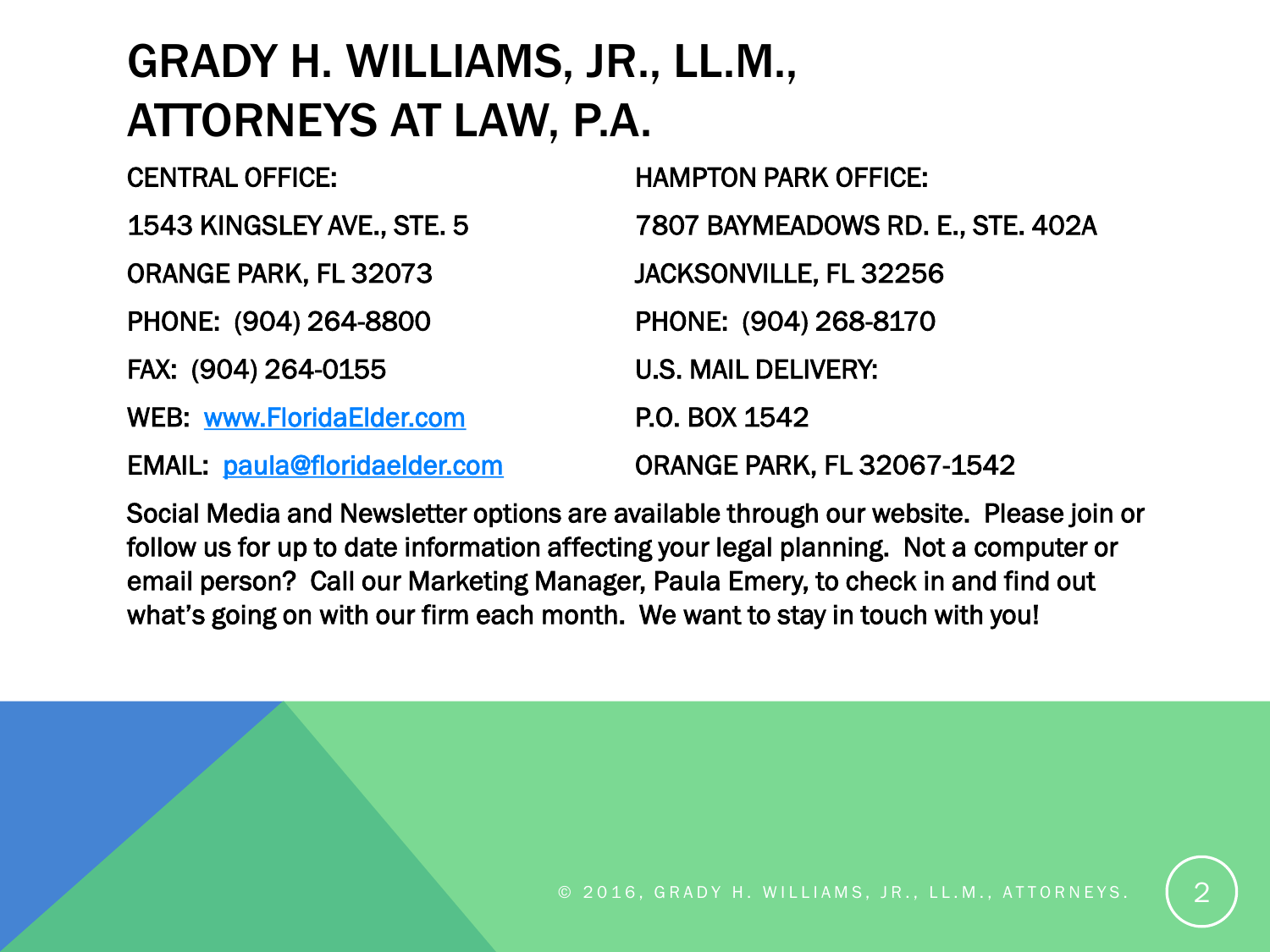#### DISCLAIMER

THANK YOU FOR YOUR ATTENDANCE AT TODAY'S EDUCATIONAL EVENT. INFORMATION PROVIDED IS DEEMED RELIABLE BUT IS NOT GUARANTEED. YOUR ATTENDANCE AND PARTICIPATION IN THIS EVENT, AND ANY COMMENTS OR ANSWERS OF THE ATTORNEY PRESENTERS, DO NOT FORM AN ATTORNEY-CLIENT RELATIONSHIP, AND DO NOT CONSTITUTE LEGAL ADVICE PROVIDED BY AN ATTORNEY TO A CLIENT TO BE RELIED ON BY ANYONE IN ATTENDANCE. ALSO, PRIVILEGES AND DUTIES WHICH NORMALLY FLOW FROM AN ATTORNEY-CLIENT RELATIONSHIP, SUCH AS CONFIDENTIALITY AND LOYALTY, DO NOT ARISE FROM YOUR PARTICIPATION IN OR ATTENDANCE AT THIS EVENT.

WE ARE SO PLEASED THAT YOU CHOSE TO ATTEND AND LOOK FORWARD TO PRESENTING THIS MATERIAL TO YOU! THE SETTING IS INFORMAL AND RELAXED, SO FEEL FREE TO ASK QUESTIONS AND PARTICIPATE. THANK YOU, AGAIN.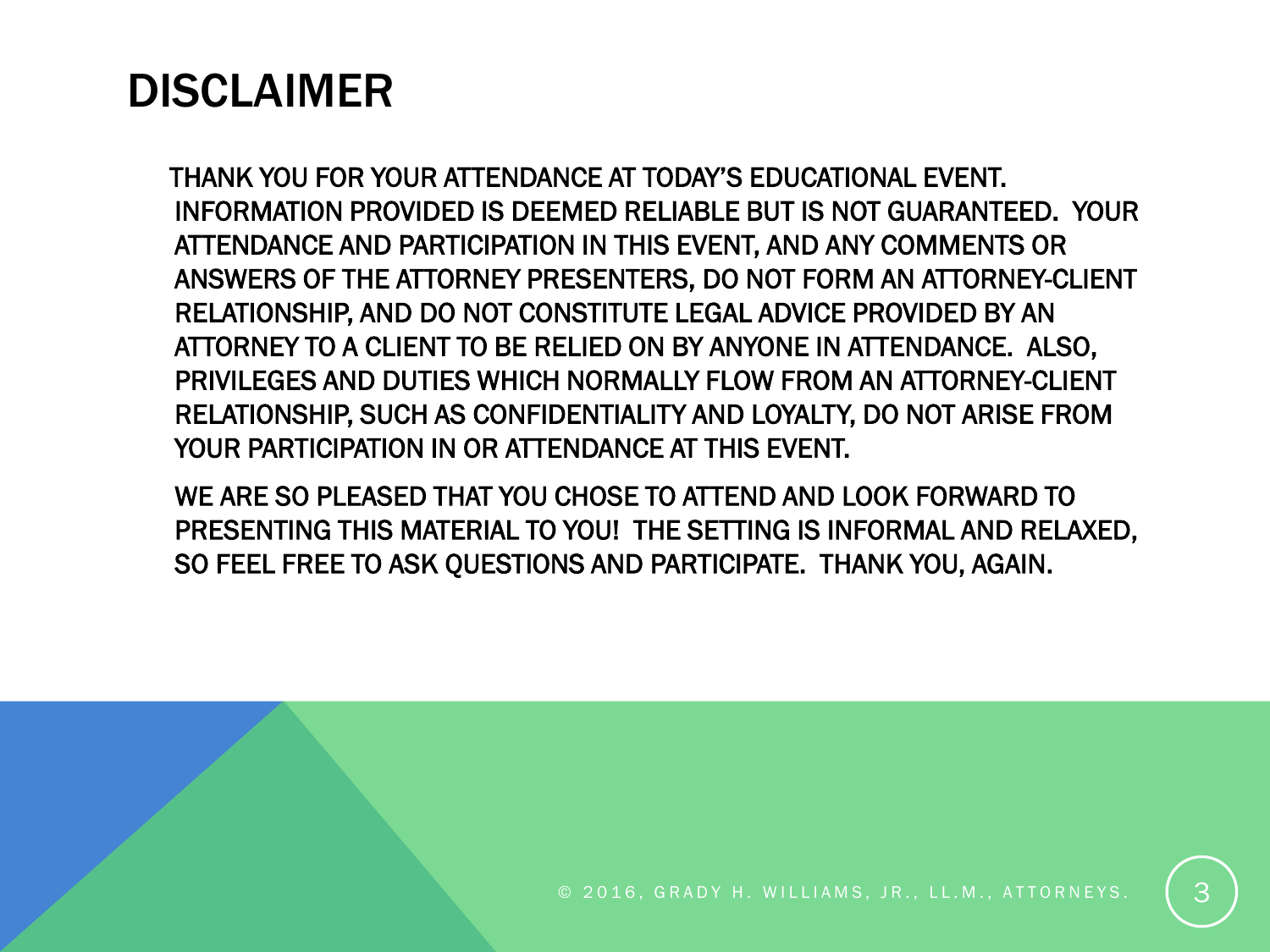- www.nhdd.org
- Twitter @nhdd
- Healthcare/Legal/Religious Communities Working Together
- Advance Care Planning Emphasis
- Professional & Consumer Audiences
- Consequences of "Not Deciding"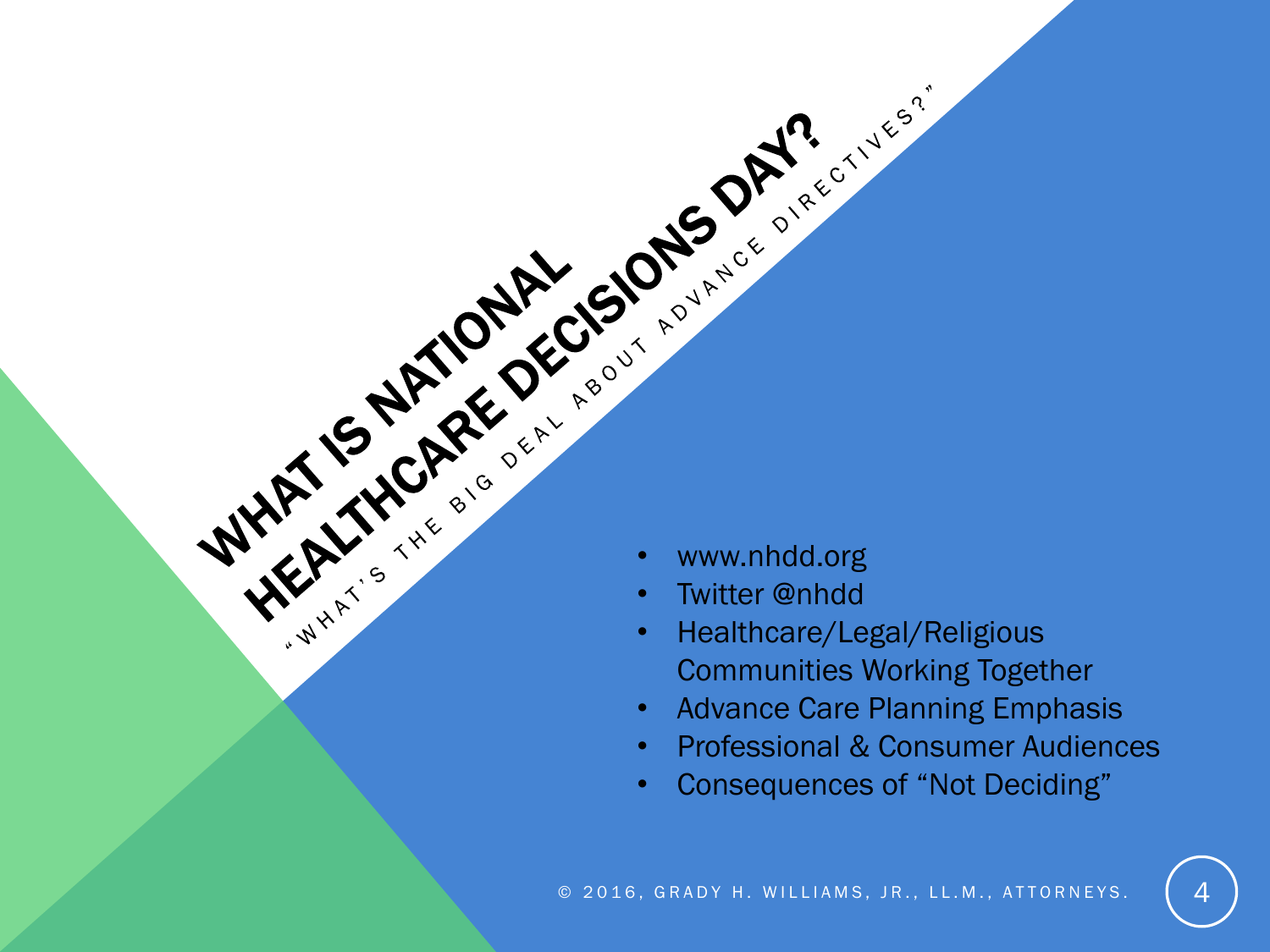- 
- WHAT ARE CARE OF ROUTING STATUTES, CHAPTER 765 • HEALTH CARE SURROGATE **DESIGNATION** 
	- LIVING WILL
	- ANATOMICAL GIFT
	- OTHER DIRECTIVES
		- HIPAA RELEASE
		- DNRO
		- PRENEED GUARDIAN **DESIGNATION**
		- DURABLE POWER OF ATTORNEY
		- POLST Coming Soon?

© 2016, GRADY H. WILLIAMS, JR., LL.M., ATTORNEYS.  $\begin{pmatrix} 5 \end{pmatrix}$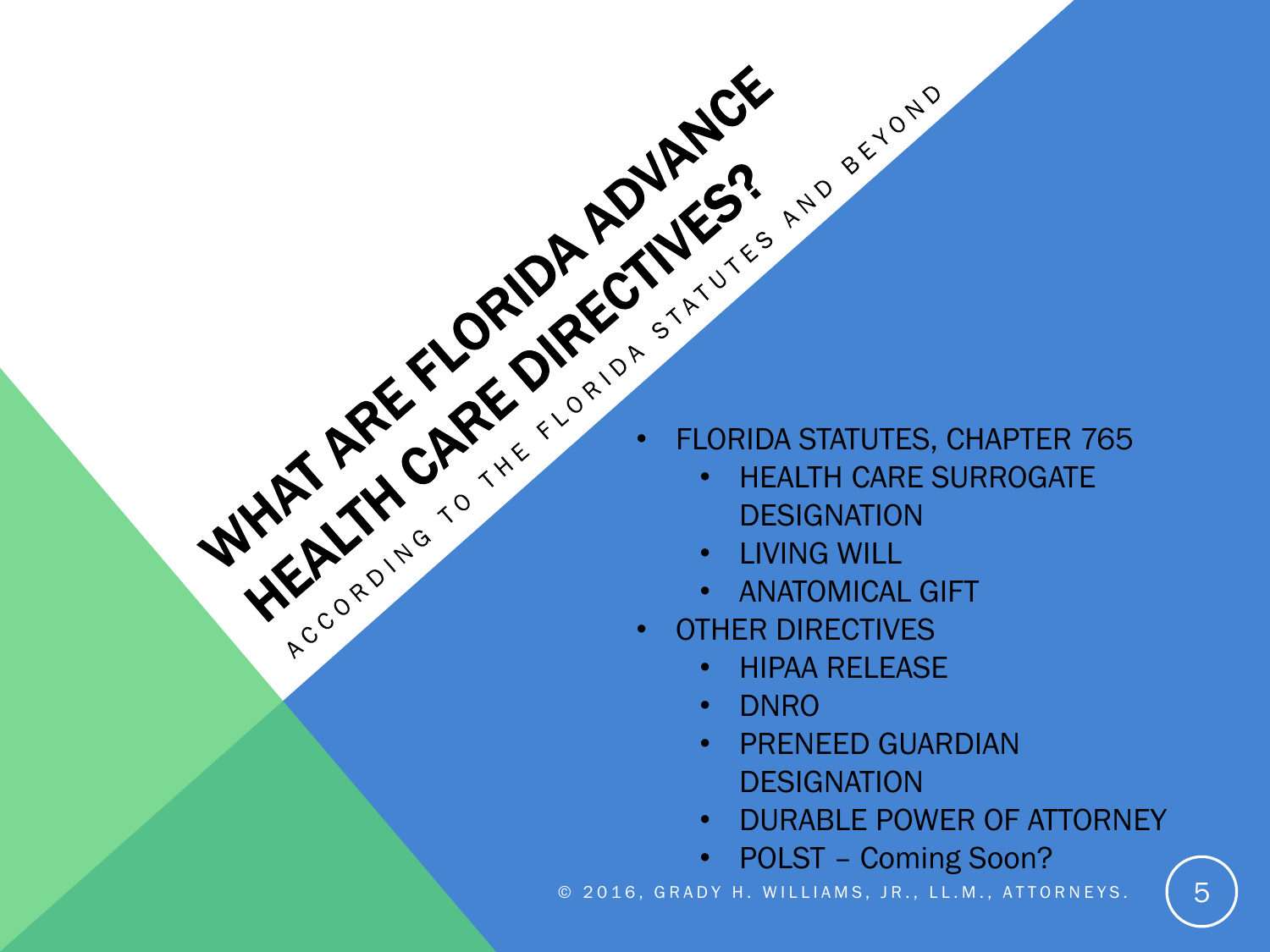- - F.S. Chap. 765
- HIPAA RELEASE: 42 U.S.C. § 1320d & 45 C.F.R. Parts 160 & 164
- **EXAMPLE ASSESS ANATOMICAL GIFT:**<br> **EXAMPLE ASSESS ANATOMICAL GIFT:**<br>
F.S. Chap. 765<br> **EXAMPLE ASSESS ANATOMICAL GIFT:**<br> **EXAMPLE ASSESS ANATOMICAL GIFT:**<br> **EXAMPLE ASSESS ANATOMICAL GIFT:**<br> **EXAMPLE ASSESS ANATOMICAL GIFT** • DNRO: F.S. § 401.45(3)(a) & F.A.C. r. 64J-2.018
	- PRENEED GUARDIAN DESIGNATION: F.S. § 744.3045
	- DURABLE POWER OF ATTORNEY:
		- F.S. Chap. 709, Part II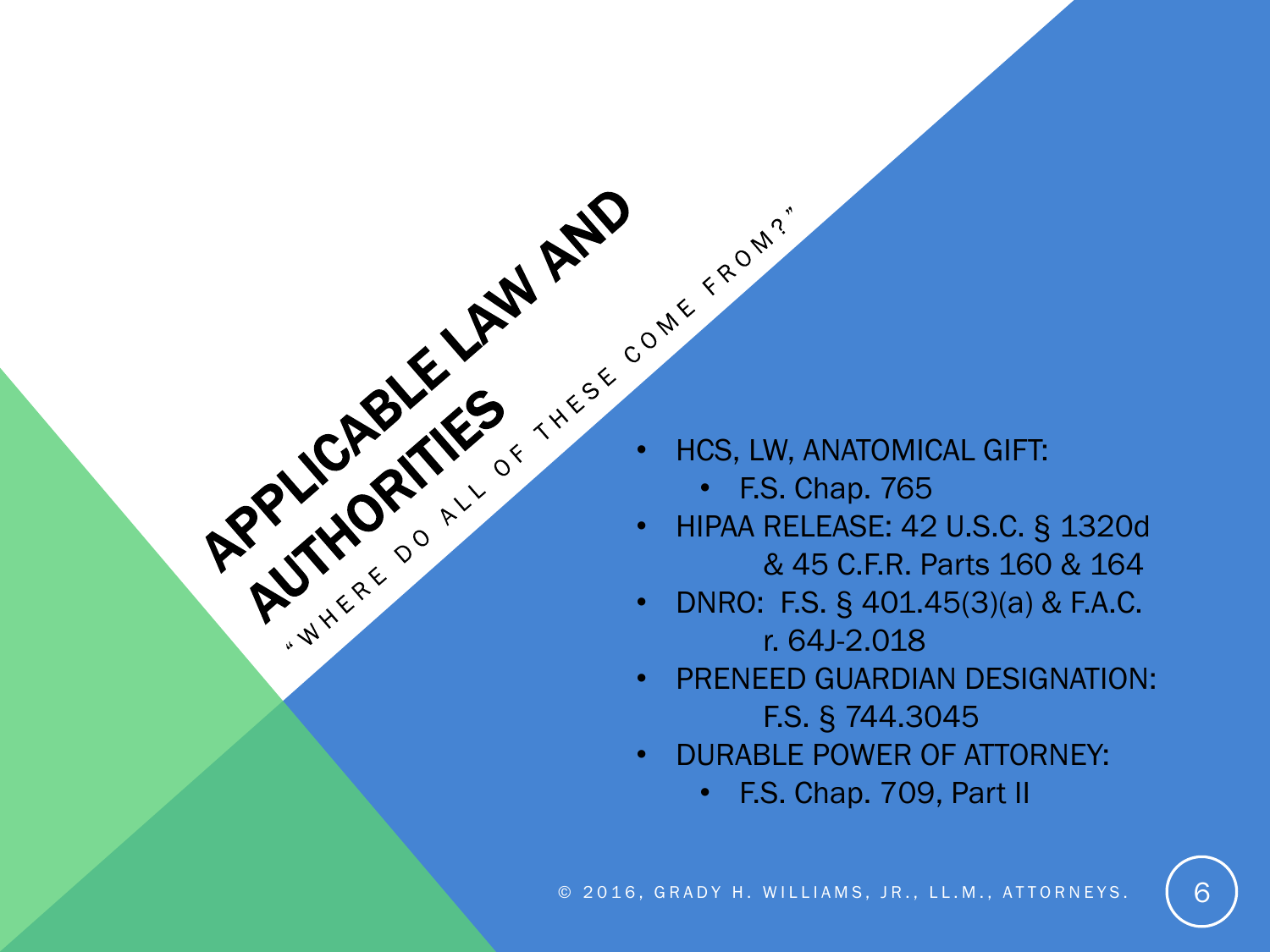© 2016, GRADY H. WILLIAMS, JR., LL.M., ATTORNEYS.

FLORIDA STATUS BASICS AND RAIDER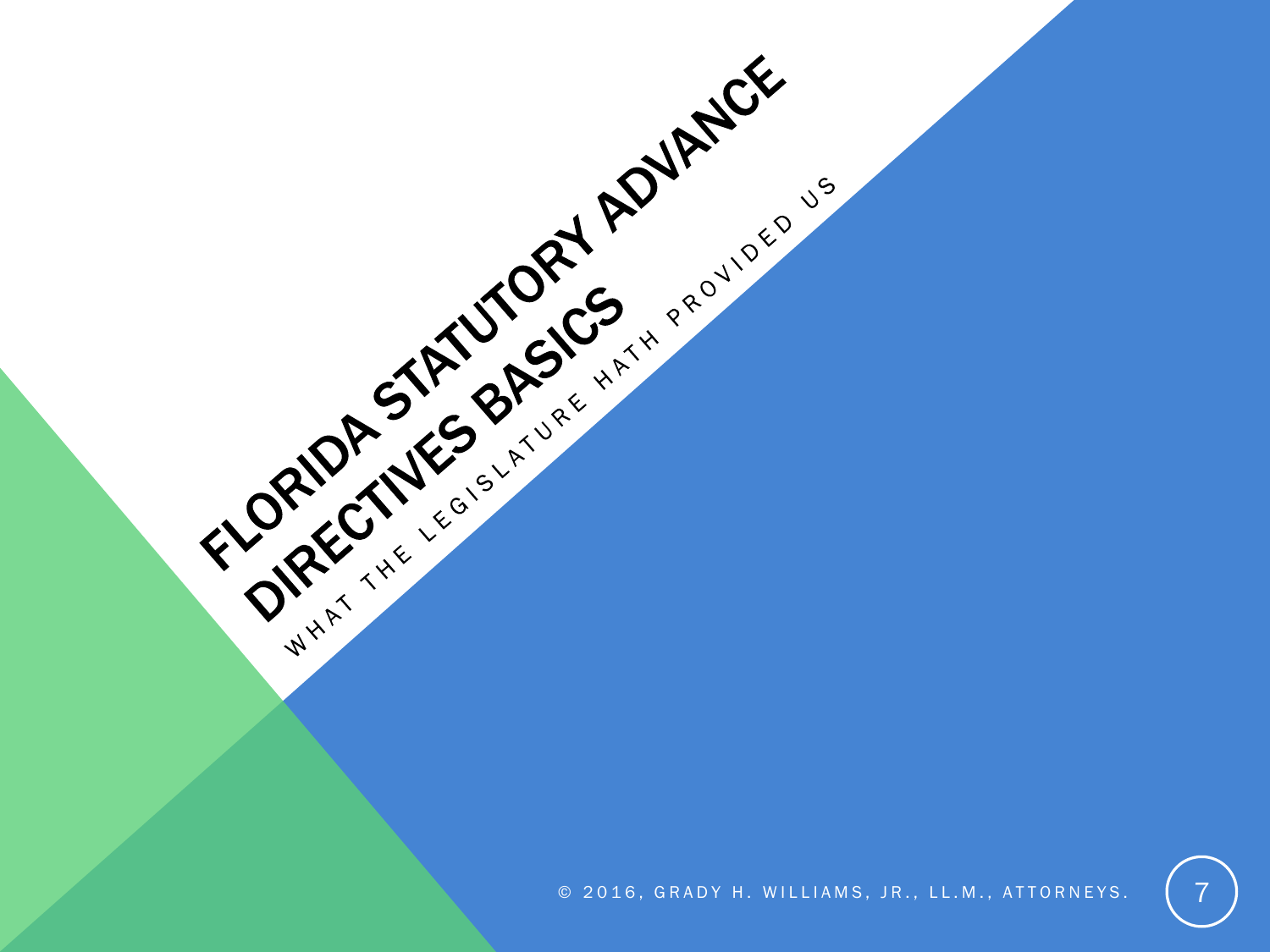# "HEALTH CARE DECISION" DEFINED UNDER FLORIDA STATUTES § 765.101

(6) "HEALTH CARE DECISION" MEANS:

(A) INFORMED CONSENT, REFUSAL OF CONSENT, OR WITHDRAWAL OF CONSENT TO ANY AND ALL HEALTH CARE, INCLUDING LIFE-PROLONGING PROCEDURES AND MENTAL HEALTH TREATMENT, UNLESS OTHERWISE STATED IN THE ADVANCE DIRECTIVES.

(B) THE DECISION TO APPLY FOR PRIVATE, PUBLIC, GOVERNMENT, OR VETERANS' BENEFITS TO DEFRAY THE COST OF HEALTH CARE.

(C) THE RIGHT OF ACCESS TO ALL RECORDS OF THE PRINCIPAL REASONABLY NECESSARY FOR A HEALTH CARE SURROGATE TO MAKE DECISIONS INVOLVING HEALTH CARE AND TO APPLY FOR BENEFITS.

(D) THE DECISION TO MAKE AN ANATOMICAL GIFT PURSUANT TO PART V OF THIS CHAPTER.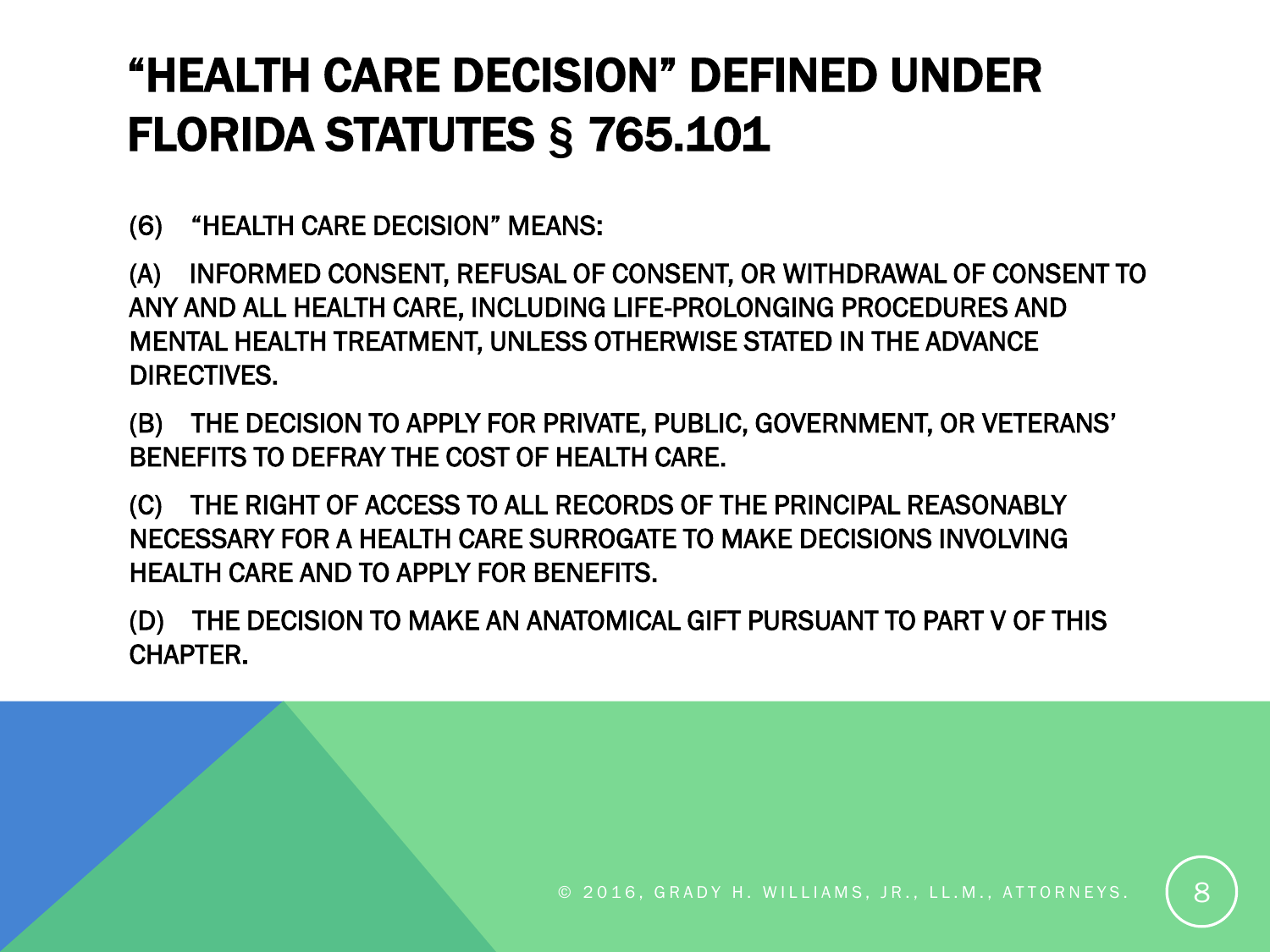## "HEALTH INFORMATION" DEFINED UNDER FLORIDA STATUTES § 765.101

(9) "HEALTH INFORMATION" MEANS: ANY INFORMATION, WHETHER ORAL OR RECORDED IN ANY FORM OR MEDIUM, AS DEFINED IN 45 C.F.R. § 160.103 AND THE HEALTH INSURANCE PORTABILITY AND ACCOUNTABILITY ACT OF 1996, 42 U.S.C. § 1320D, AS AMENDED, THAT:

(A) IS CREATED OR RECEIVED BY A HEALTH CARE PROVIDER, HEALTH CARE FACILITY, HEALTH PLAN, PUBLIC HEALTH AUTHORITY, EMPLOYER, LIFE INSURER, SCHOOL OR UNIVERSITY, OR HEALTH CARE CLEARINGHOUSE; AND

(B) RELATES TO THE PAST, PRESENT, OR FUTURE PHYSICAL OR MENTAL HEALTH OR CONDITION OF THE PRINCIPAL; THE PROVISION OF HEALTH CARE TO THE PRINCIPAL; OR THE PAST, PRESENT, OR FUTURE PAYMENT FOR THE PROVISION OF HEALTH CARE TO THE PRINCIPAL.

*NOTE: THE 2015 LEGISLATIVE CHANGES TO F.S. CHAPTER 765 REFLECT A HUGE STEP TOWARDS ADDRESSING "HIPAA" PRIVACY CONCERNS & AUTHORITY IN HCS*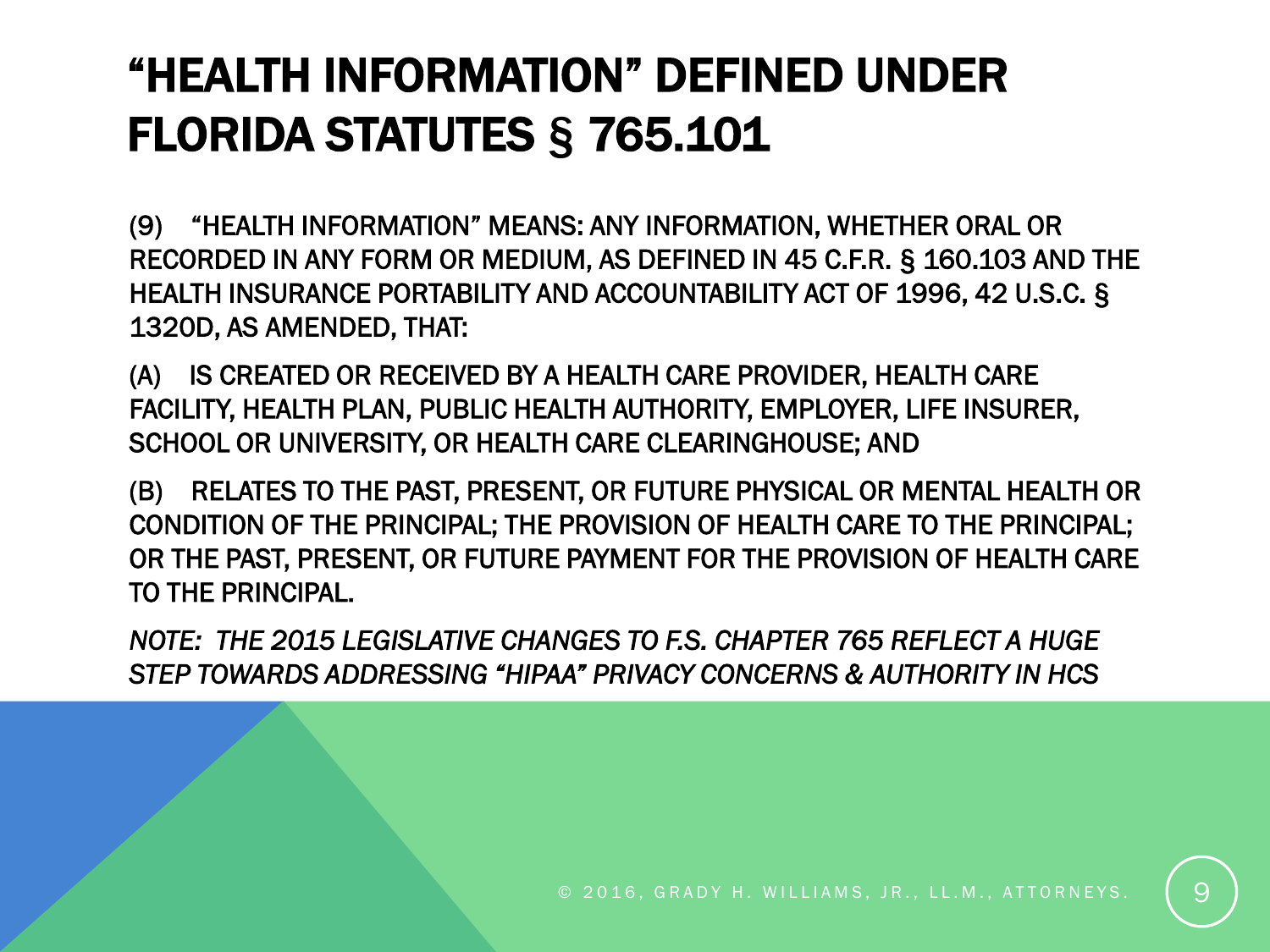### FLORIDA HEALTH CARE SURROGATE ACT

- FLORIDA STATUTES CHAPTER 765, PART II, §§ 765.201 765.205
- AUTHORIZES A WRITTEN DESIGNATION OF SURROGATE TO MAKE HEALTH CARE DECISIONS FOR OR RECEIVE HEALTH INFORMATION ON BEHALF OF PRINCIPAL ("HCS")
- EFFECTIVE 10/1/2015, YOU MAY SPECIFY THAT THE AUTHORITY GRANTED IS TO BE EFFECTIVE IMMEDIATELY, REGARDLESS OF INCAPACITY OR INCOMPETENT STATUS OF PRINCIPAL. HOWEVER, COMPETENT PRINCIPAL STILL TRUMPS IF FUNDAMENTAL CONFLICT.
- IF UNABLE TO SIGN, YOU MAY AUTHORIZE ANOTHER TO SIGN FOR YOU. REQUIRES 2 SUBSCRIBING ADULT WITNESSES, AT LEAST ONE OF WHOM IS NOT YOUR SPOUSE NOR A BLOOD RELATIVE. THE SURROGATE MAY NOT BE A WITNESS.
- YOU MAY NAME ONE OR MORE ALTERNATE SURROGATE(S)
- HEALTH CARE FACILITY MAY SEEK PROXY TO ACT IF NAMED SURROGATE AND ALTERNATE(S) ARE NOT REASONABLY AVAILABLE, WILLING, OR COMPETENT TO ACT
- MENTAL HEALTH TREATMENT SURROGATE AUTHORIZATION MAY BE SEPARATE OR EXPRESSLY INCLUDED AS PART OF HEALTH CARE SURROGATE DESIGNATION
- HEALTH CARE FACILITY CANNOT CONDITION ADMISSION OR TREATMENT UPON HAVING A HCS OR LW
- PRACTICAL AND LEGAL COORDINATION BETWEEN FLORIDA DURABLE POWER OF ATTORNEY AND FILED PRENEED GUARDIAN DESIGNATION HIGHLY RECOMMENDED
- PRINCIPAL MAY REVOKE, AMEND OR SUPERSEDE HCS IN LIKE FASHION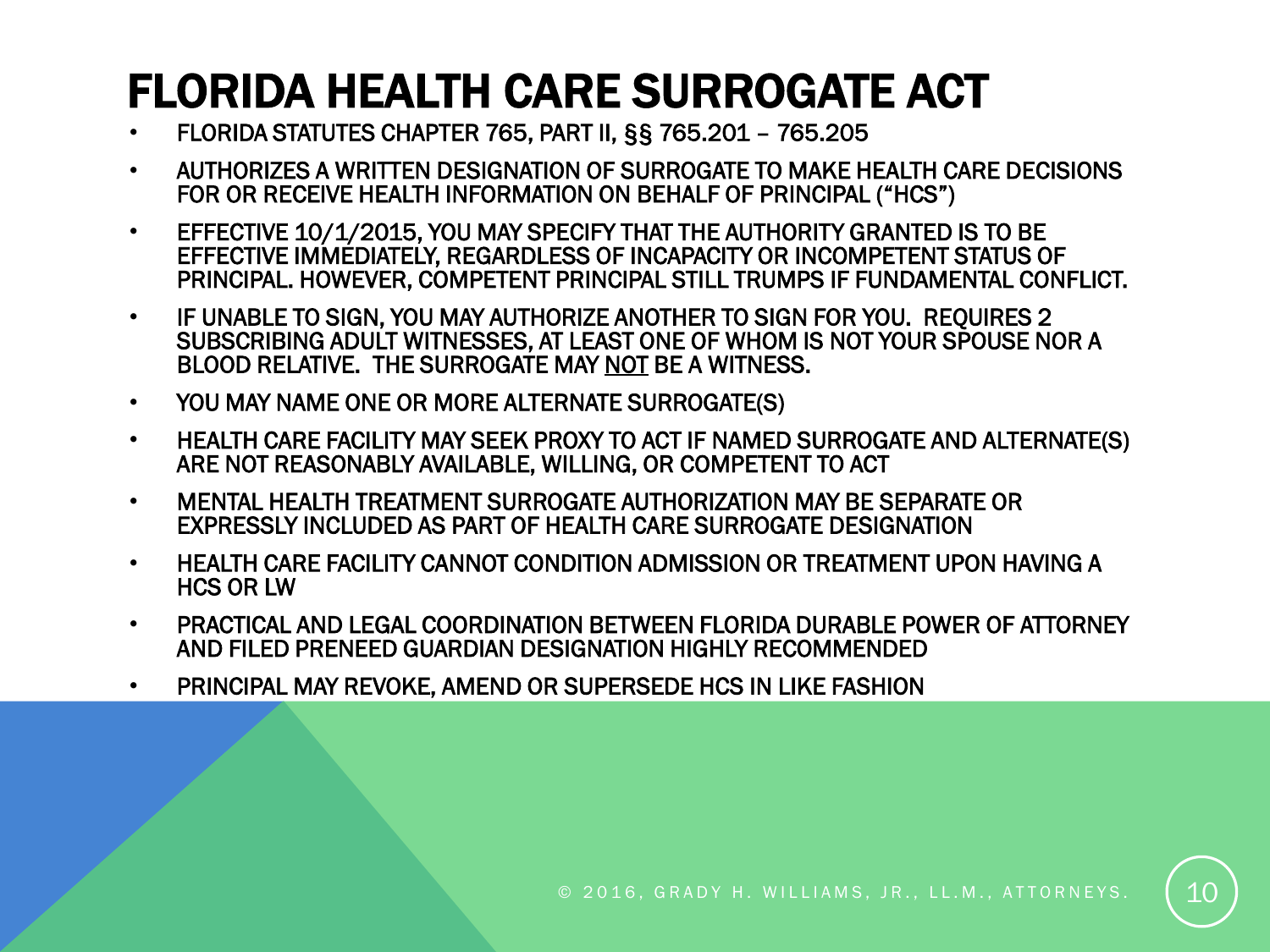## HEALTH CARE SURROGATE FOR MINOR FLORIDA STATUTES § 765.2035

- SURROGATE DESIGNATION MAY BE MADE BY SIGNED WRITTEN DOCUMENT BY MINOR'S NATURAL GUARDIAN, LEGAL CUSTODIAN, OR LEGAL GUARDIAN
- MINOR'S PRINCIPAL MAY SIGN OR, IF UNABLE TO SIGN, MAY DESIGNATE ANOTHER TO SIGN IN PRESENCE OF TWO SUBSCRIBING ADULT WITNESSES; SURROGATE MAY NOT ACT AS A WITNESS
- ALTERNATE SURROGATE(S) MAY BE DESIGNATED
- SEPARATE SURROGATE MAY BE DESIGNATED FOR CONSENT TO MINOR'S MENTAL HEALTH TREATMENT, BUT ABSENT EXPRESS PROVISION TO THE CONTRARY HCS FOR MINOR IS ASSUMED BY COURT TO HAVE THAT AUTHORITY TOO
- ABSENT A SPECIFIED TERMINATION DATE, DESIGNATION REMAINS IN EFFECT UNTIL REVOKED BY MINOR'S PRINCIPAL
- DESIGNATION MAY BE VALID EVEN IF MADE PRIOR TO THE BIRTH OF THE MINOR
- COMPLIANT HCS FOR MINOR IS ESTABLISHES A REBUTTABLE PRESUMPTION OF CLEAR AND CONVINCING EVIDENCE OF MINOR'S PRINCIPAL'S DESIGNATION OF SURROGATE AND BECOMES EFFECTIVE UNDER F.S. § 743.0645(2)(A)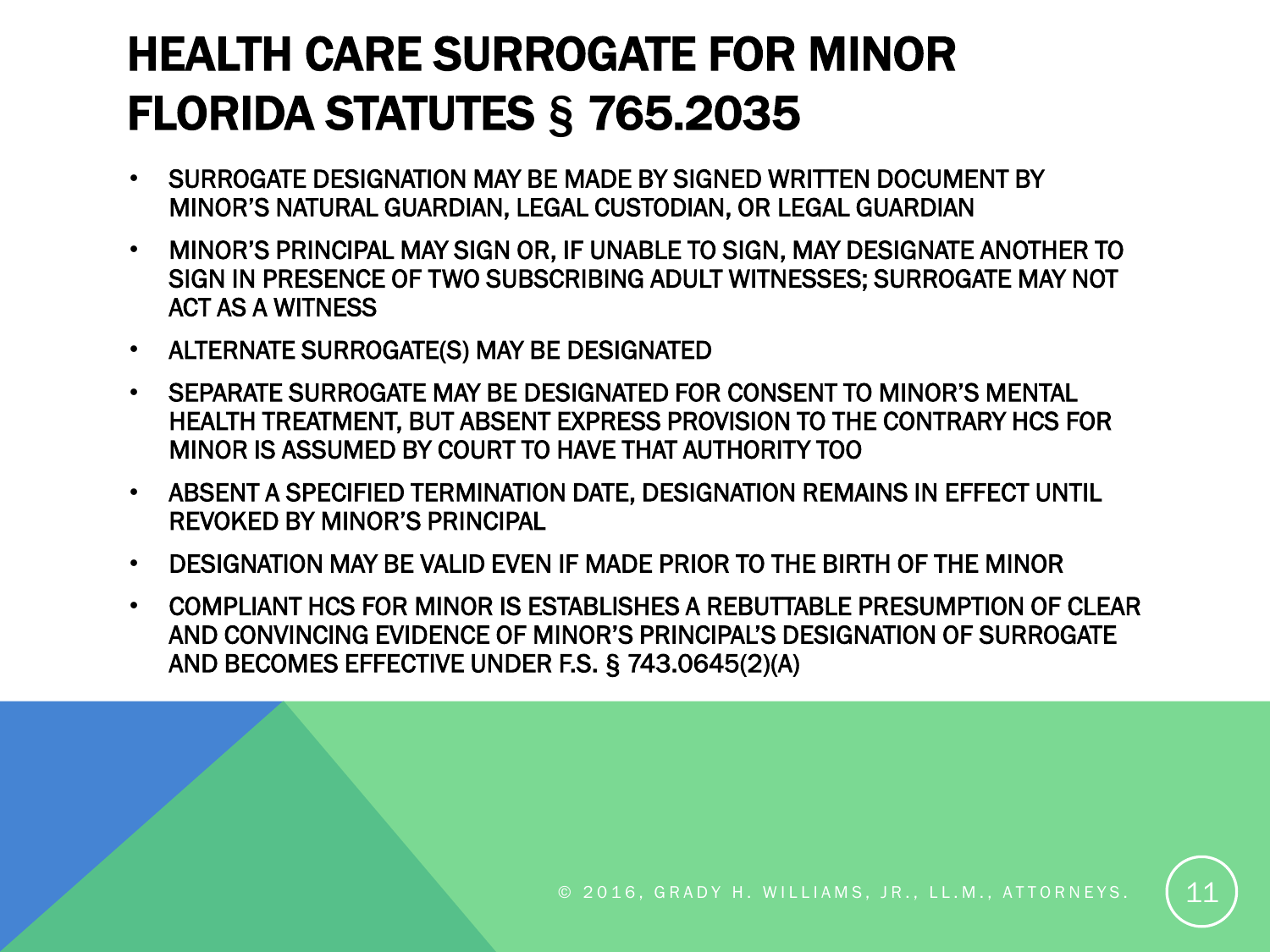# LIFE-PROLONGING PROCEDURE ACT OF FLORIDA ("LIVING WILL"); F.S. CHAP. 735, PT. III

WHAT IS A LIVING WILL?

- WRITTEN DECLARATION DIRECTING THE PROVIDING, WITHHOLDING, OR WITHDRAWAL OF LIFE-PROLONGING PROCEDURES IN THE EVENT THAT SUCH PERSON HAS A TERMINAL CONDITION, HAS AN END-STAGE CONDITION, OR IS IN A PERSISTENT VEGETATIVE STATE
- STATUTORY FORM PROVIDED
- ADDITIONS PERMITTED
- MAY DEFAULT TO HCS IN ABSENCE OF LIVING WILL

REQUIREMENTS:

- SIMILAR TO HCS REQUIREMENTS
- SURROGATE NOT REQUIRED; BUT IS RECOMMENDED
- YOU OR SOMEONE FOR YOU MUST NOTIFY OF EXISTENCE
- LIVING WILL = REBUTTABLE PRESUMPTION OF CLEAR & CONVINCING EVIDENCE OF YOUR WISHES
- MAY NOT BE A CONDITION OF ADMISSION OR TREATMENT
- MAY REVOKE, AMEND OR SUPERSEDE IN LIKE FASHION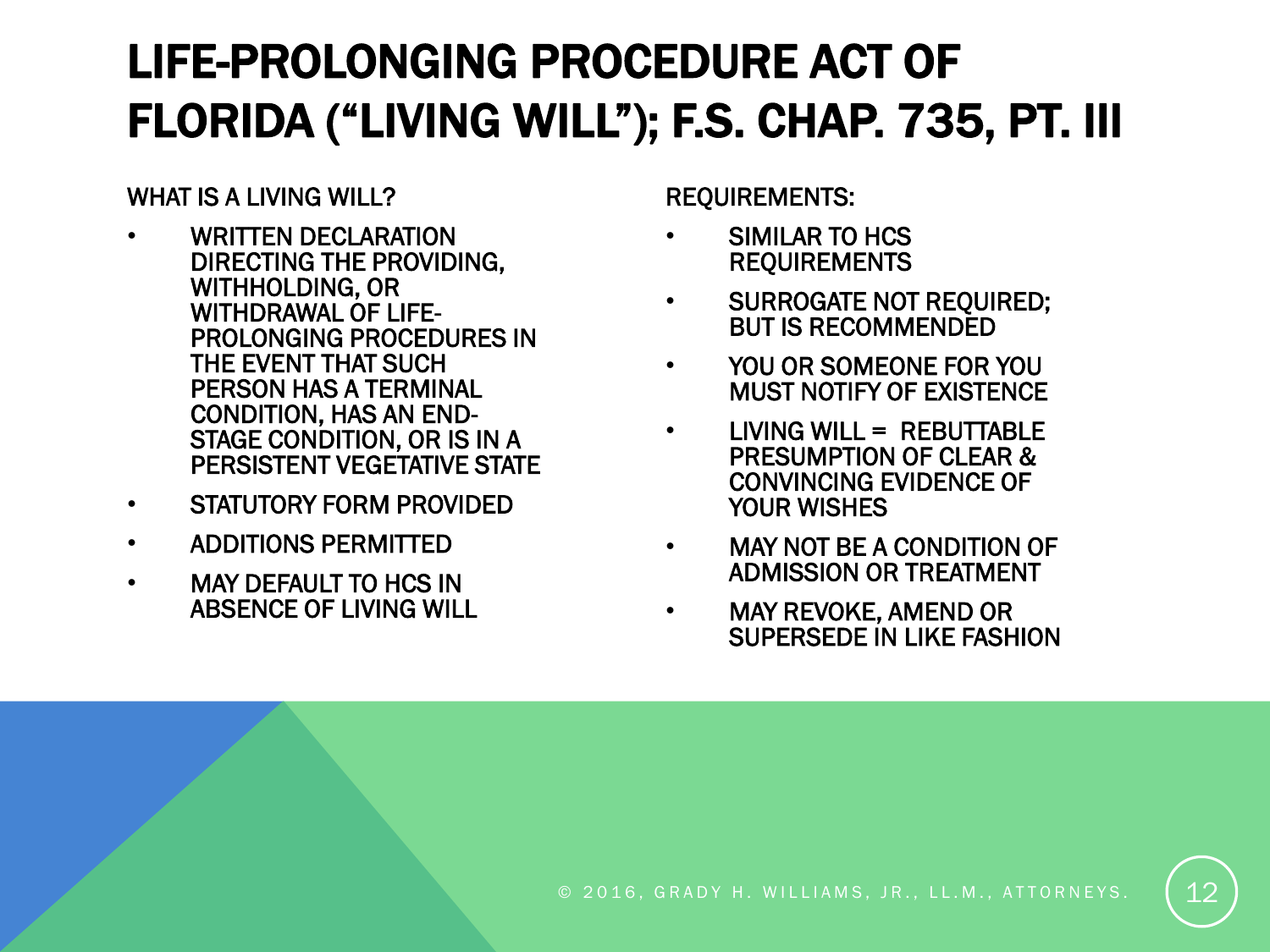## ABSENCE OF ADVANCE DIRECTIVE

- FLORIDA STATUTES CHAPTER 765, PART IV
- "PROXY" UNDER F.S. § 765.401
	- GUARDIAN, SPOUSE, ADULT CHILD (OR MAJORITY), PARENT, ADULT SIBLING (OR MAJORITY), "SPECIAL" ADULT RELATIVE, CLOSE FRIEND, THEN LICENSED CLINICAL SOCIAL WORKER
	- DECISION BASED ON PROXY'S INFORMED CONSENT AND ON THE DECISION THE PROXY REASONABLY BELIEVES THE PATIENT WOULD HAVE MADE UNDER THE **CIRCUMSTANCES**
	- IF NO INDICATION AS TO THE LATTER, PROXY MAY CONSIDER THE PATIENT'S BEST INTEREST IN DECIDING THAT PROPOSED TREATMENTS ARE TO BE WITHHELD OR THAT TREATMENTS CURRENTLY IN EFFECT ARE TO BE WITHDRAWN
- MEDICAL ETHICS COMMITTEE OR STATUTORY ALTERNATIVE APPLIES IF NO PROXY IS AVAILABLE AND A PERSISTENT VEGETATIVE STATE EXISTS
- GREATER POTENTIAL FOR LITIGATION ABSENT LIVING WILL, HCS DESIGNATION OR SPECIFIC EXPANDED DPOA HEALTH CARE DECISION MAKING AUTHORITY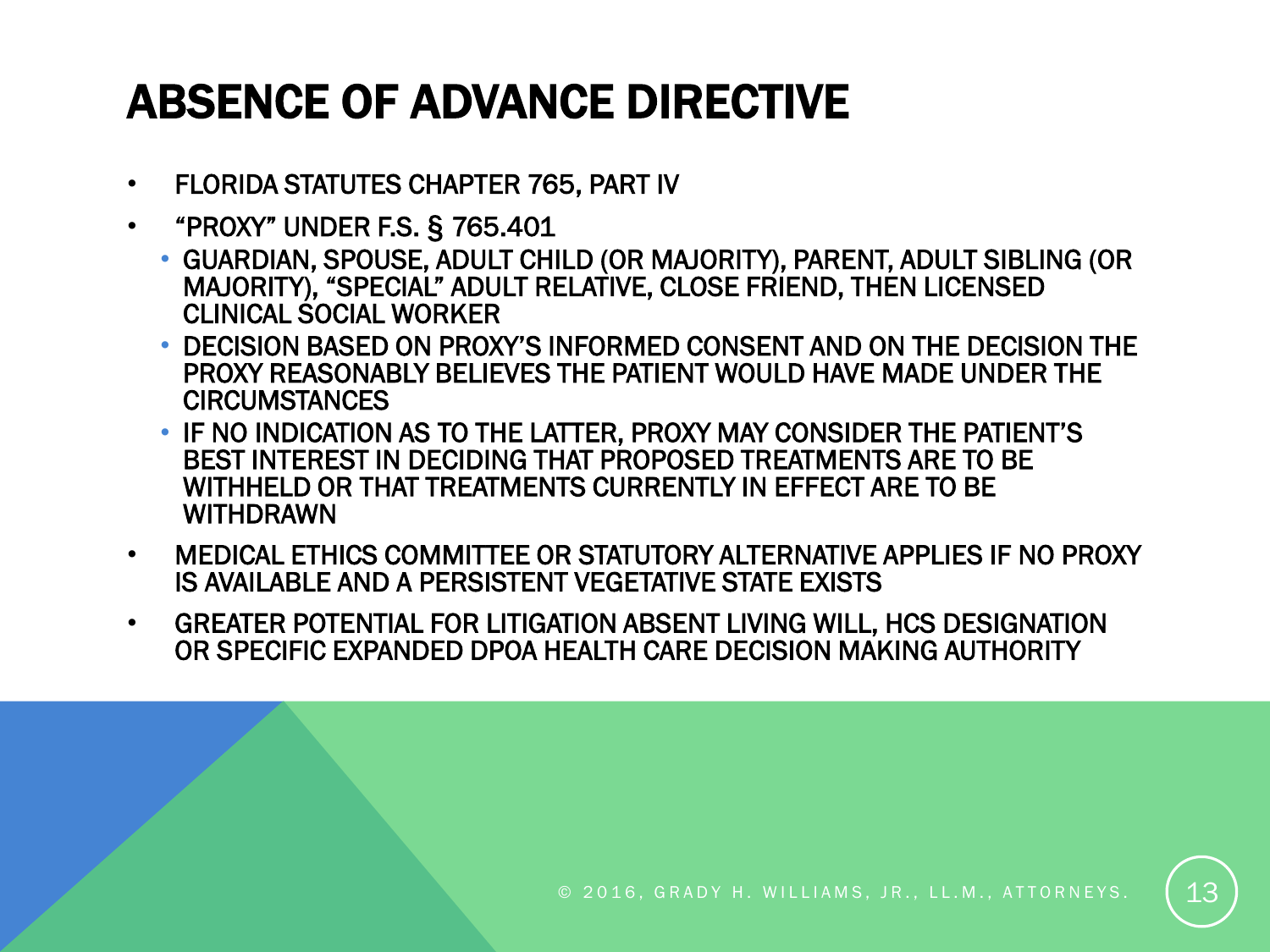# ADDITIONAL PROXY DECISION REQUIREMENTS

F.S. § 765.401(3):

BEFORE EXERCISING THE INCAPACITATED PATIENT'S RIGHTS TO SELECT OR DECLINE HEALTH CARE, THE PROXY MUST COMPLY WITH THE PROVISIONS OF §§ 765.205 AND 765.305, EXCEPT THAT A PROXY'S DECISION TO WITHHOLD OR WITHDRAW LIFE-PROLONGING PROCEDURES MUST BE SUPPORTED BY CLEAR AND CONVINCING EVIDENCE THAT THE DECISION WOULD HAVE BEEN THE ONE THE PATIENT WOULD HAVE CHOSEN HAD THE PATIENT BEEN COMPETENT OR, IF THERE IS NO INDICATION OF WHAT THE PATIENT WOULD HAVE CHOSEN, THAT THE DECISION IS IN THE PATIENT'S BEST INTEREST.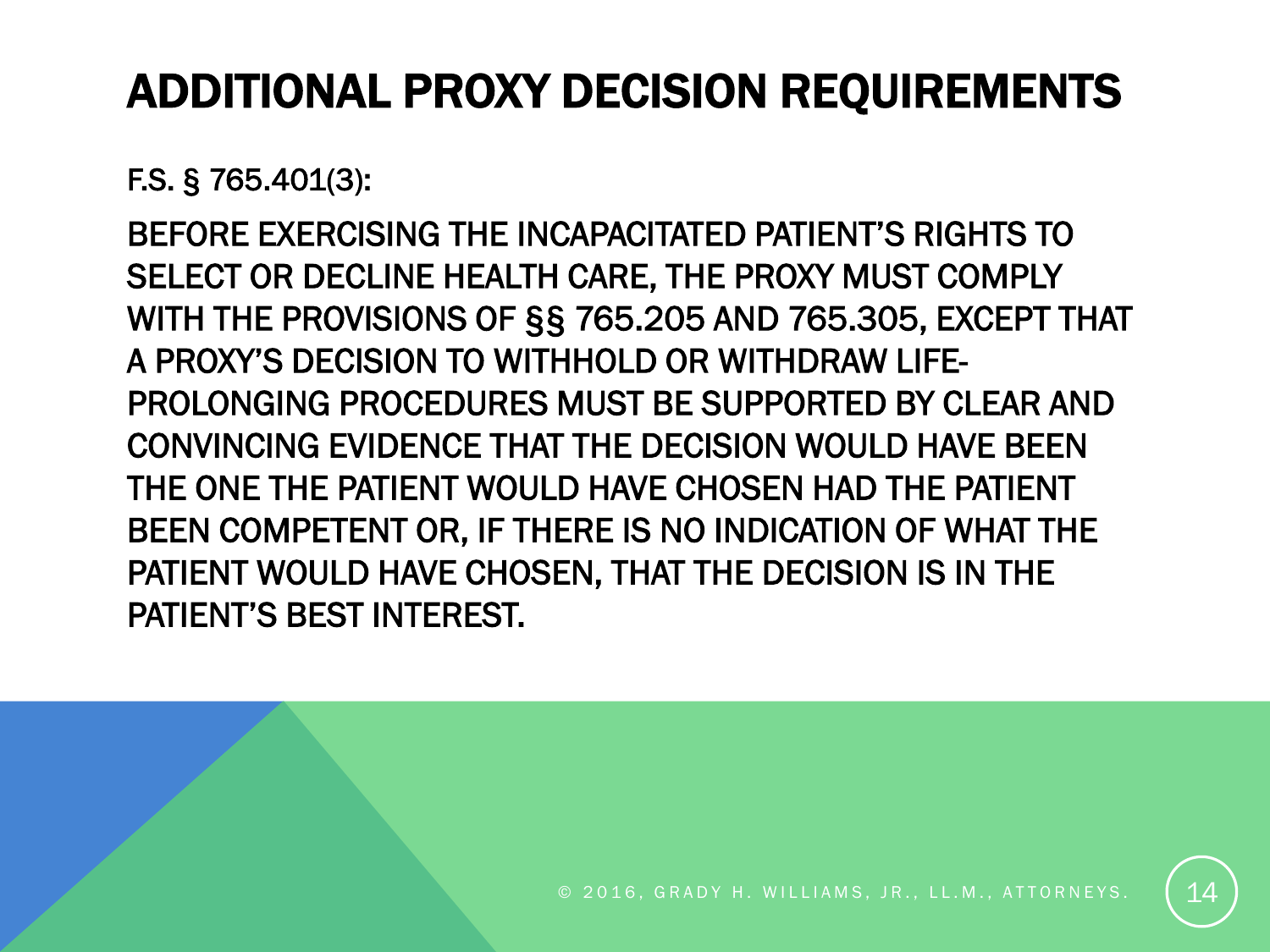# ANATOMICAL GIFTS IN FLORIDA

#### AUTHORIZATION

- GIFT OF ALL OR PART OF BODY POST-MORTEM
- DONEE MAY BE NAMED
- FLEXIBLE AND VARIED OPTIONS
- PUBLIC POLICY IS VERY MUCH PRO-**GIFT**

#### IMPLEMENTATION

- UNIFORM DONOR CARD
- ONLINE REGISTRATION
- DRIVER'S LICENSE
- LIVING WILL OR HCS
- LAST WILL & TESTAMENT
- OTHER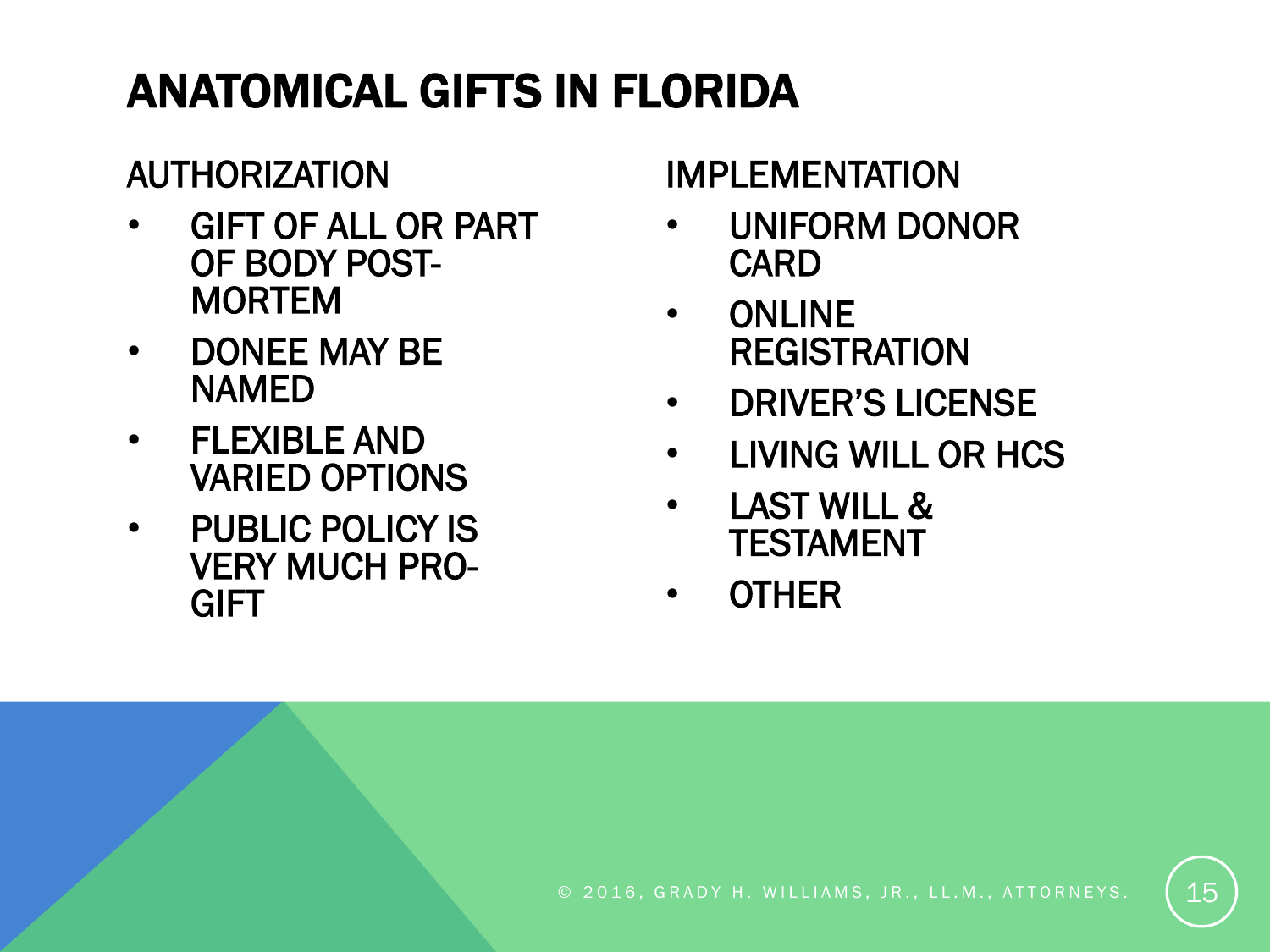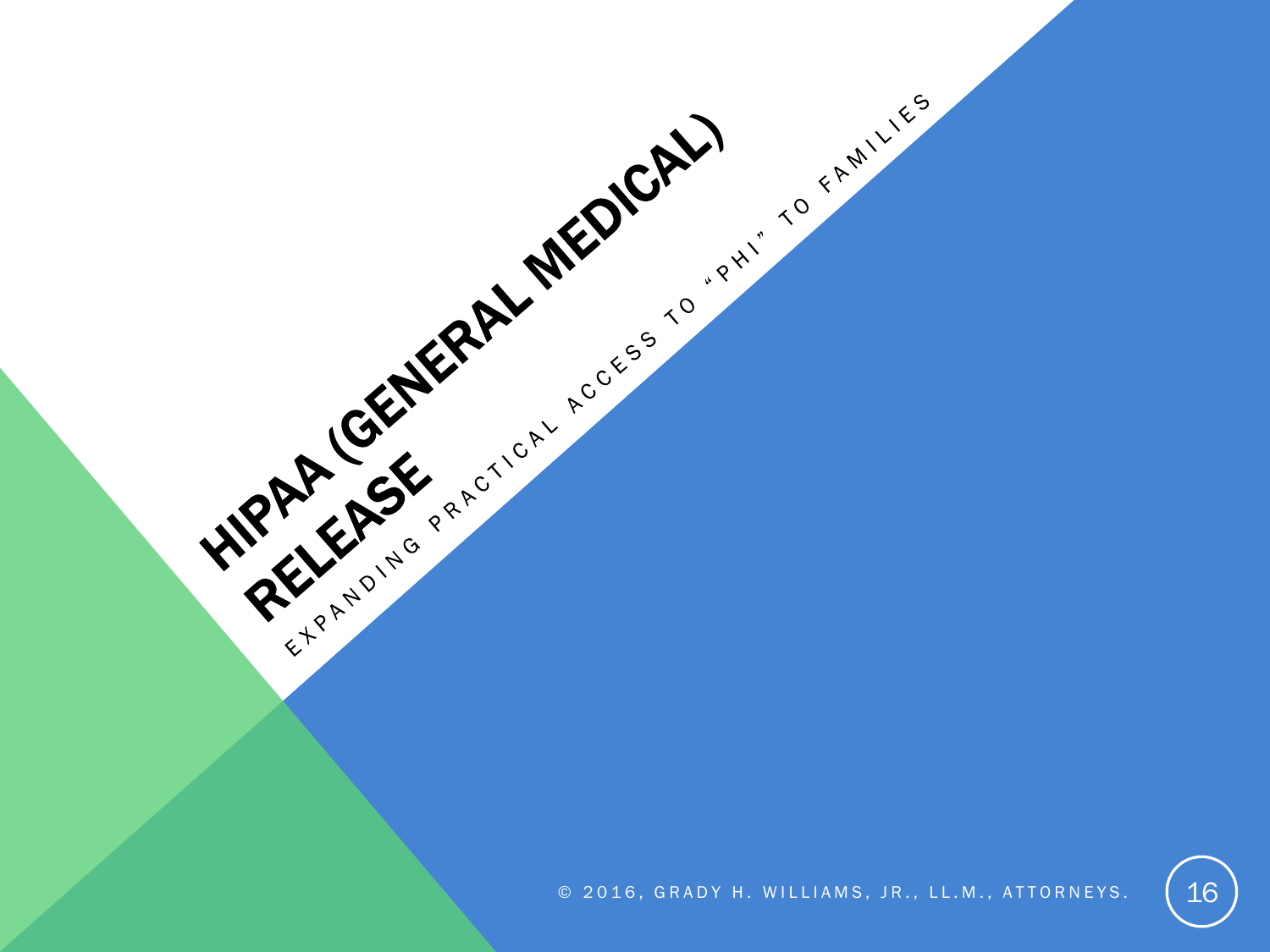#### HEALTH INSURANCE PORTABILITY AND ACCOUNTABILITY ACT ("HIPAA") BASICS

- HIPAA PRIVACY RULE BECAME EFFECTIVE IN 2003/2004
- HIPAA PRIVACY RULE PROTECTS PATIENT'S PROTECTED HEALTH INFORMATION ("PHI") FROM BEING RELEASED EXCEPT AS AUTHORIZED BY LAW
- WRITTEN RELEASE NEEDED TO EVIDENCE PATIENT CONSENT TO CERTAIN PHI **DISCLOSURES**
- DOCUMENTATION OF AUTHORIZED RELEASE OF INFORMATION INSULATES PHYSICIAN OR HEALTH CARE PROVIDER FROM EXPOSURE FOR VIOLATING HIPAA PRIVACY RULE
- HIPAA RELEASE SEEKS TO AUTHORIZE TIME OF NEED AND POST-MORTEM PHI DISCLOSURE TO PATIENT'S NAMED FAMILY MEMBERS AND/OR INNER CIRCLE
- POST-MORTEM RELEASES TO FAMILY NOW MORE RELAXED UNDER AMENDED REGULATIONS (2013)
- GOAL: AVOID UNNECESSARY FORMALITIES FOR REASONABLE PHI DISCLOSURES PRIOR TO & AFTER DEATH, AS EXPRESSLY AUTHORIZED BY THE PATIENT/CLIENT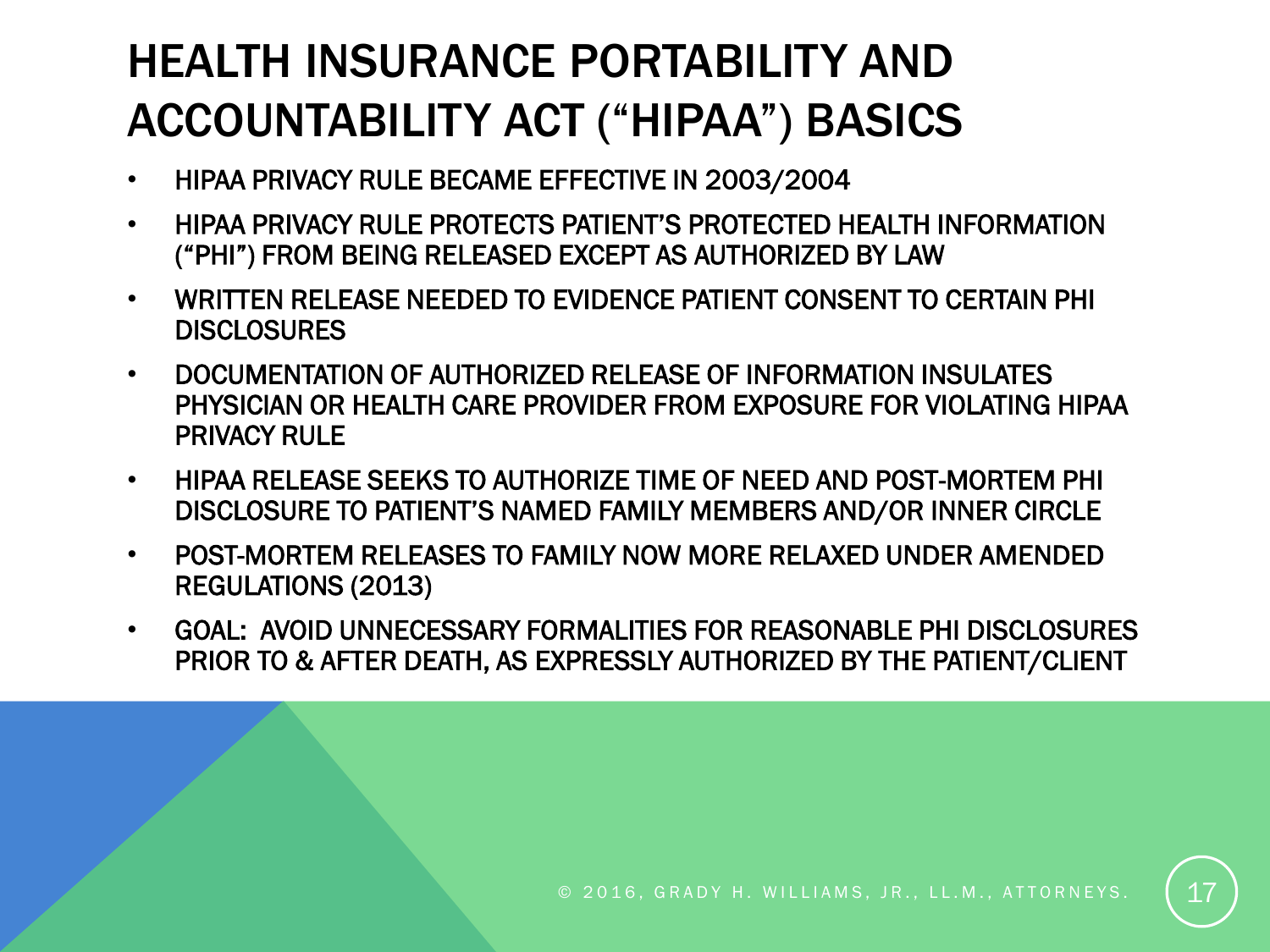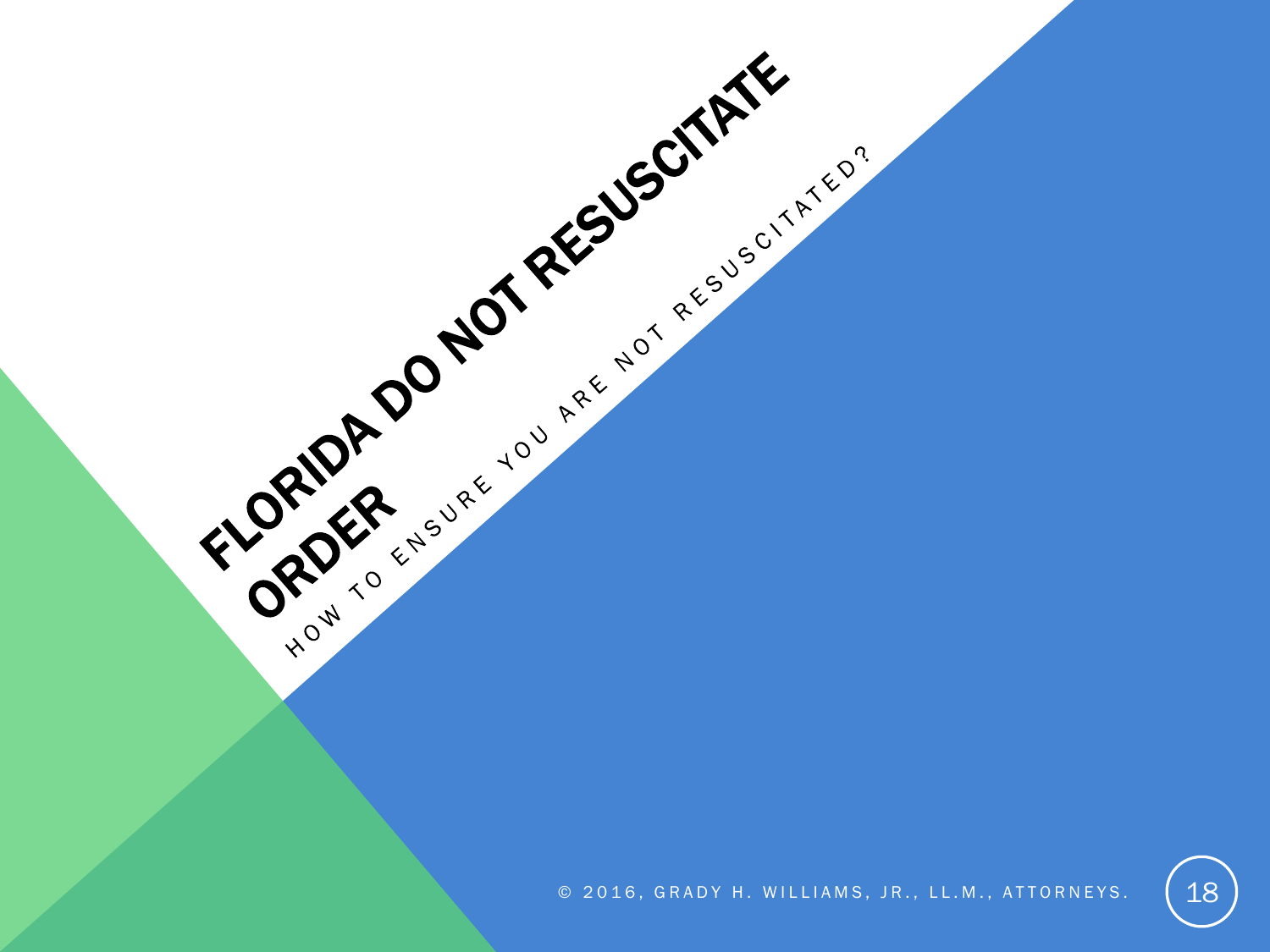#### OVERVIEW OF DNRO BASICS AND IN ACTION

- STATUTE & RULE
- EMS FUNCTION
- FL HEALTH DEPT FORM 1896 (YELLOW)
- DOCTOR'S SIGNATURE
- PATIENT OR AGENT'S **SIGNATURE**

A U T H O R I Z A T I O N  $\blacksquare$  I M P L E M E N T A T I O N

- MUST BE ON REQUIRED YELLOW FORM
- NOTICE REQUIRED TO EMS
- ATTORNEYS CANNOT IMPLEMENT W/O DOCTOR
- CONSISTENT WITH LIVING WILL AND PALLIATIVE CARE
- NOT MERCY KILLING, EUTHANASIA OR SUICIDE
- DNRO MAY BE REVOKED BY PATIENT OR AGENT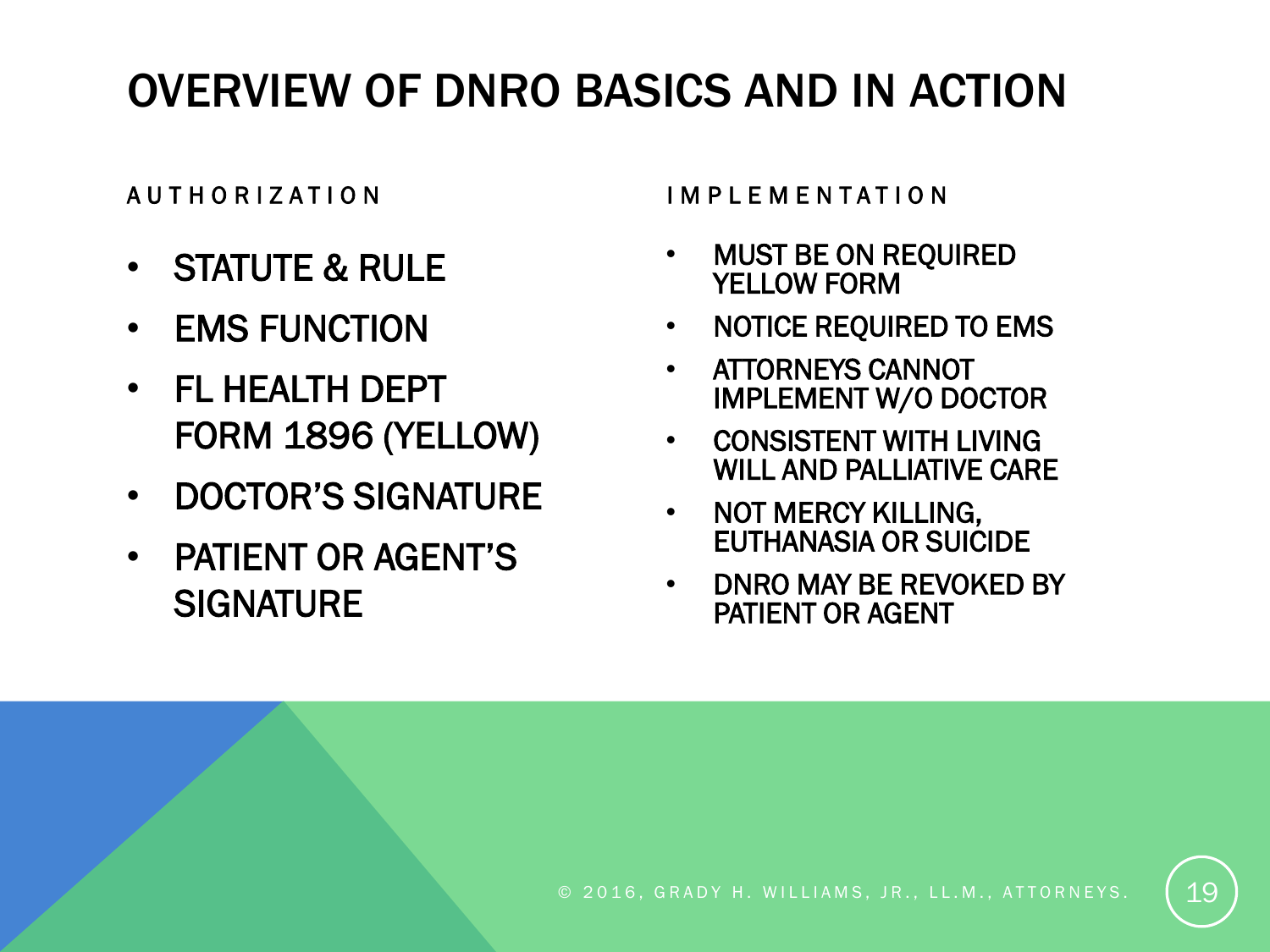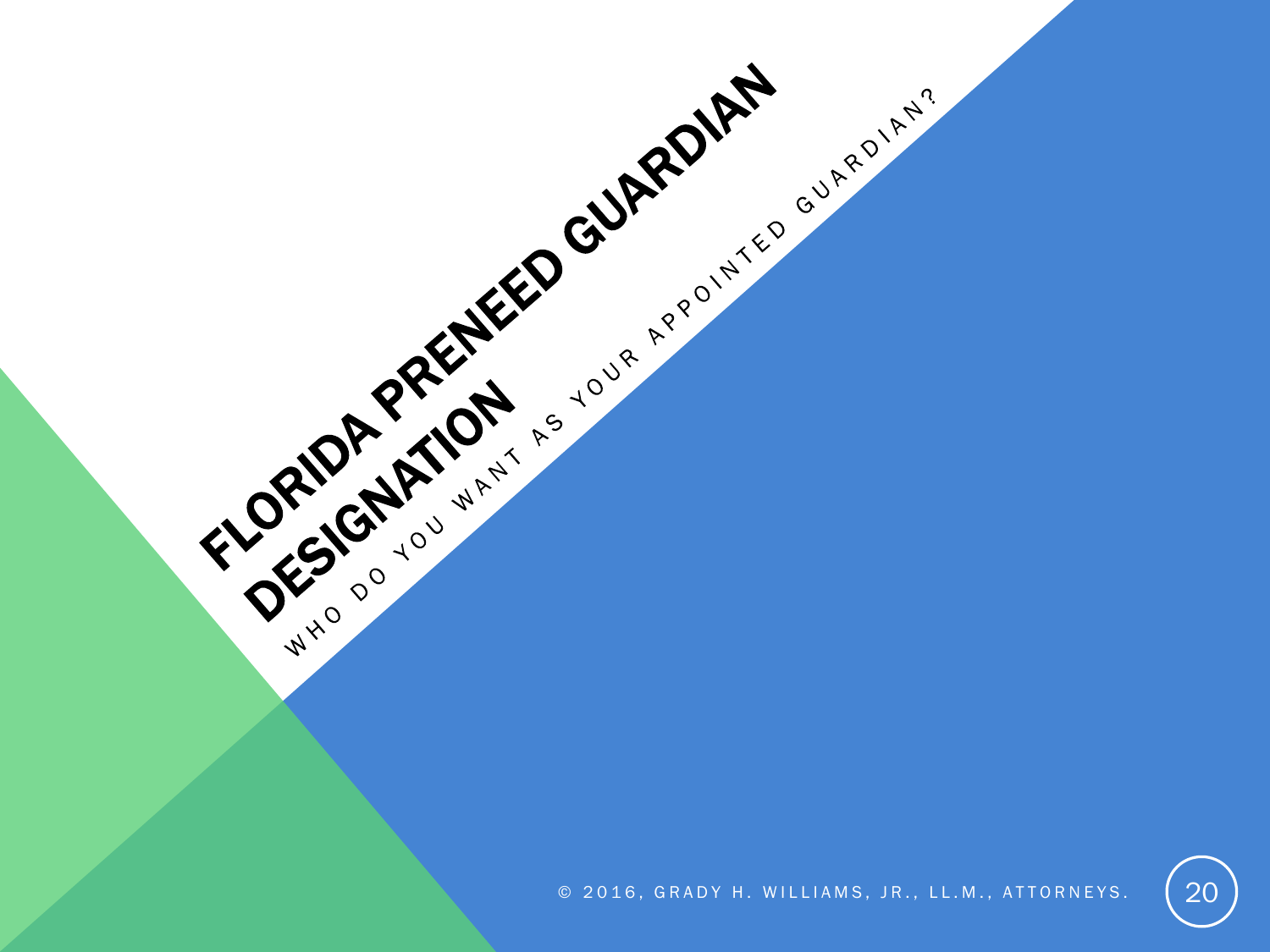#### FLORIDA GUARDIANSHIP BASICS – F.S. CH. 744

- GUARDIAN OF THE PROPERTY (COMPARES TO DURABLE POWER OF ATTORNEY )
- GUARDIAN OF THE PERSON (COMPARES TO HCS, LW, AND HIPAA RELEASE)
- F.S. § 744.3115 … IF ANY ADVANCE DIRECTIVE EXISTS, THE COURT SHALL SPECIFY IN ITS ORDER AND LETTERS OF GUARDIANSHIP WHAT AUTHORITY, IF ANY, THE GUARDIAN SHALL EXERCISE OVER THE WARD WITH REGARD TO HEALTH CARE DECISIONS AND WHAT AUTHORITY, IF ANY, THE SURROGATE SHALL CONTINUE TO EXERCISE OVER THE WARD WITH REGARD TO HEALTH CARE DECISONS. PURSUANT TO THE GROUNDS LISTED IN § 765.105, THE COURT, UPON ITS OWN MOTION, MAY, WITH NOTICE TO THE SURROGATE AND ANY OTHER APPROPRIATE PARTIES, MODIFY OR REVOKE THE AUTHORITY OF THE SURROGATE TO MAKE HEALTH CARE DECISIONS FOR THE WARD….
- F.S. § 744.3045 ALLOWS FOR PRENEED GUARDIAN DESIGNATION
- F.S. § 744.312(1) IF THE PERSON DESIGNATED IS QUALIFIED TO SERVE …, THE COURT SHALL APPOINT ANY STANDBY GUARDIAN OR PRENEED GUARDIAN, UNLESS THE COURT DETERMINES THAT APPOINTING SUCH PERSON IS CONTRARY TO THE BEST INTERESTS OF THE WARD.
- LETTERS OF GUARDIANSHIP OR LETTERS OF EMERGENCY TEMPORARY GUARDIANSHIP ARE ISSUED BY PROBATE COURT (CIRCUIT JUDGE)
- NOTE: SEE F.S. § 744.3046 FOR PRENEED GUARDIAN OF MINOR DESIGNATION (DEPOSITED) AND F.S. § 744.304 FOR STANDBY GUARDIAN OF A MINOR (HEARING).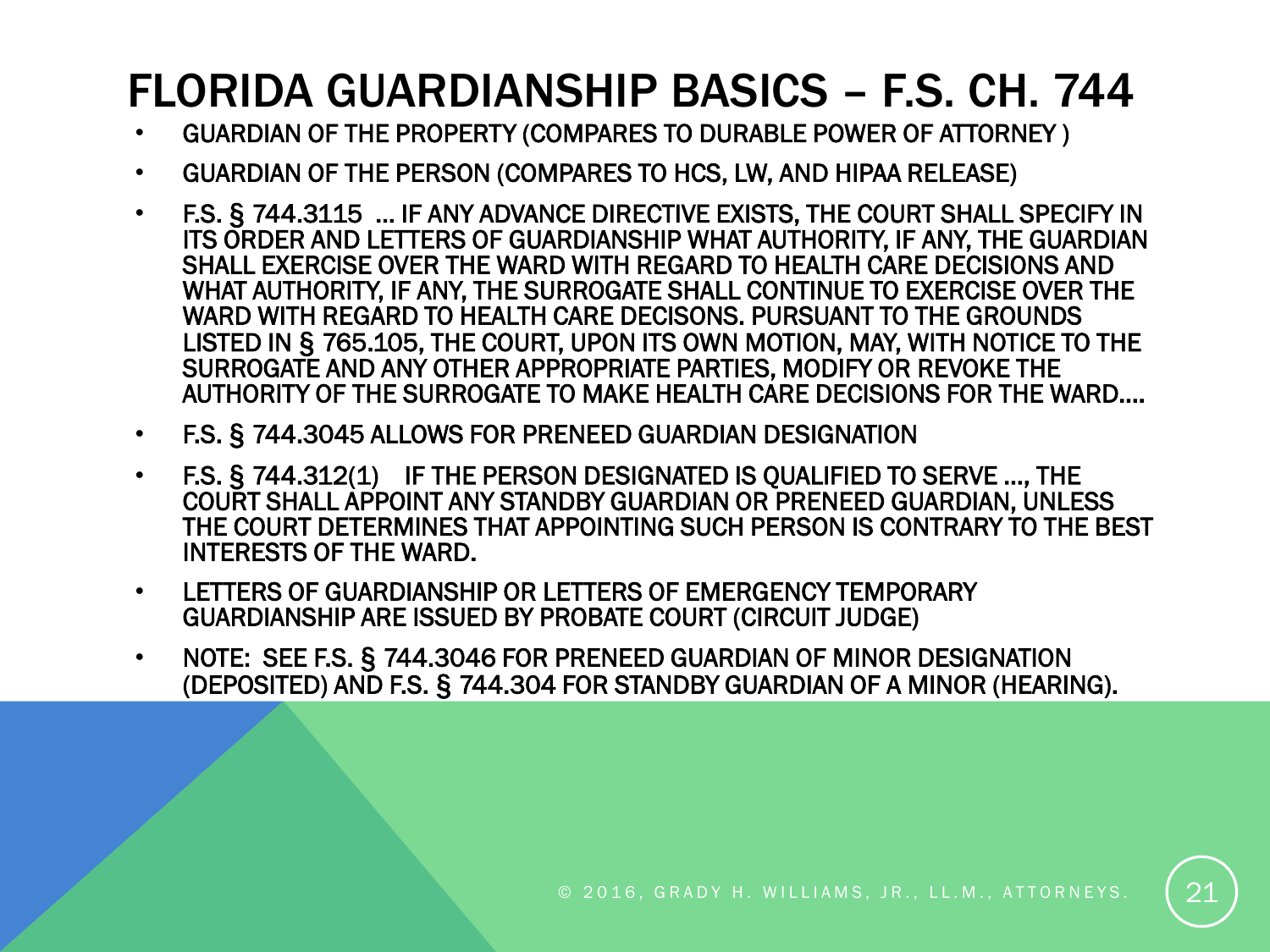## FLORIDA STATUTES § 765.105

REVIEW OF SURROGATE OR PROXY'S DECISION—[*EXCEPT FOR A NON-INCAPACITATED PATIENT WHO DESIGNATED AN IMMEDIATELY EFFECTIVE SURROGATE TO MAKE HEALTH CARE DECISIONS +/OR RECEIVE HEALTH INFORMATION]:*

(1) THE PATIENT'S FAMILY, THE HEALTH CARE FACILITY, OR THE PRIMARY PHYSICIAN, OR ANY OTHER INTERESTED PERSON WHO MAY REASONABLY BE EXPECTED TO BE DIRECTLY AFFECTED BY THE SURROGATE OR PROXY'S DECISION CONCERNING ANY HEALTH CARE DECISION MAY SEEK EXPEDITED JUDICIAL INTERVENTION PURSUANT TO RULE 5.900 OF THE FLORIDA PROBATE RULES, IF THAT PERSON BELIEVES:

(A) THE SURROGATE OR PROXY'S DECISION IS NOT IN ACCORD WITH THE PATIENT'S KNOWN DESIRES OR THIS CHAPTER;

(B) THE ADVANCE DIRECTIVE IS AMBIGUOUS, OR THE PATIENT HAS CHANGED HIS OR HER MIND AFTER EXECUTION OF THE ADVANCE DIRECTIVE;

(C) THE SURROGATE OR PROXY WAS IMPROPERLY DESIGNATED OR APPOINTED, OR THE DESIGNATION OF THE SURROGATE IS NO LONGER EFFECTIVE OR HAS BEEN REVOKED;

(D) THE SURROGATE OR PROXY HAS FAILED TO DISCHARGE DUTIES, OR INCAPACITY OR ILLNESS RENDERS THE SURROGATE OR PROXY INCAPABLE OF DISCHARGING DUTIES;

(E) THE SURROGATE OR PROXY HAS ABUSED HIS OR HER POWERS; OR

(F) THE PATIENT HAS SUFFICIENT CAPACITY TO MAKE HIS OR HER OWN HEALTH CARE DECISIONS.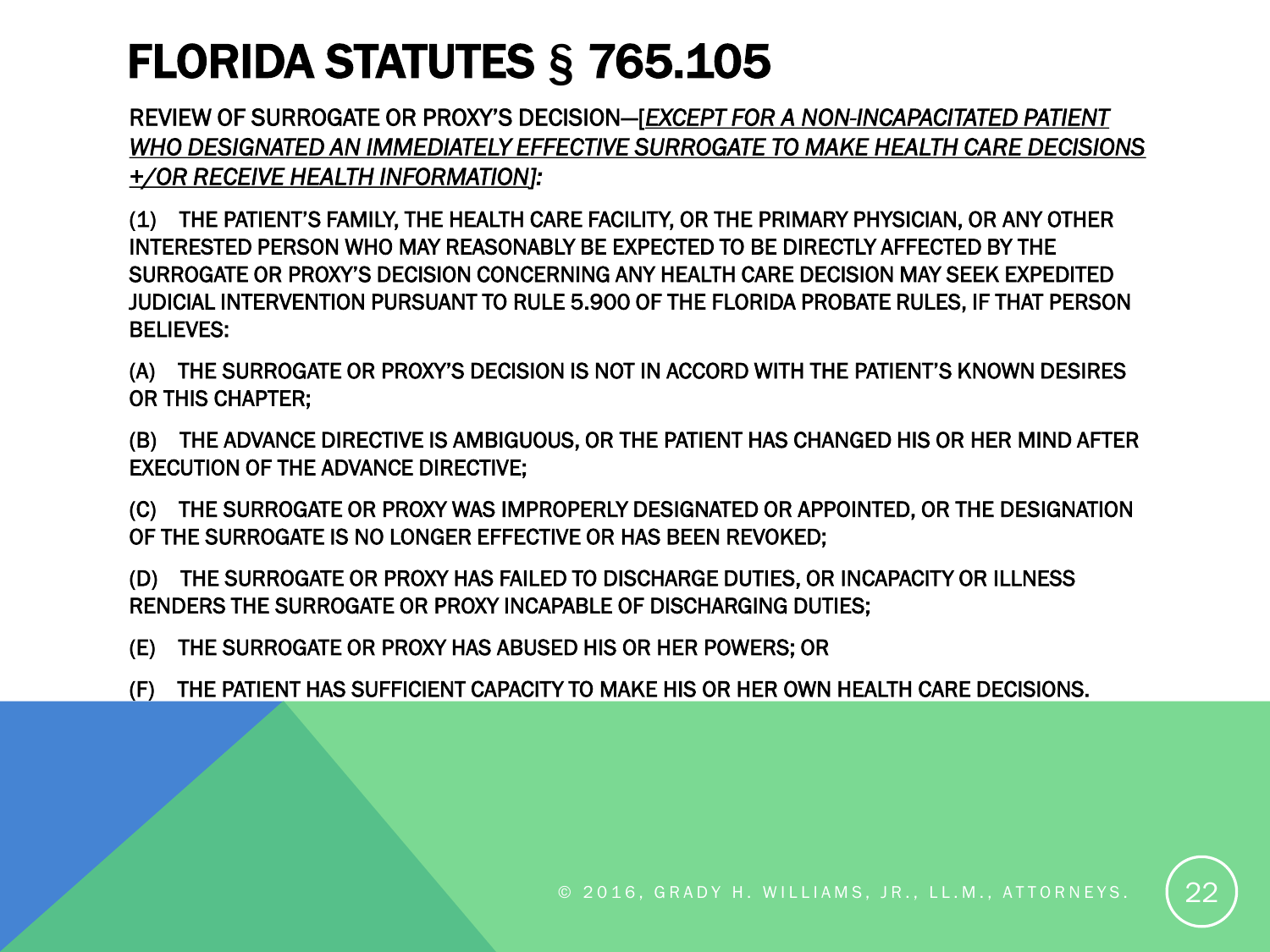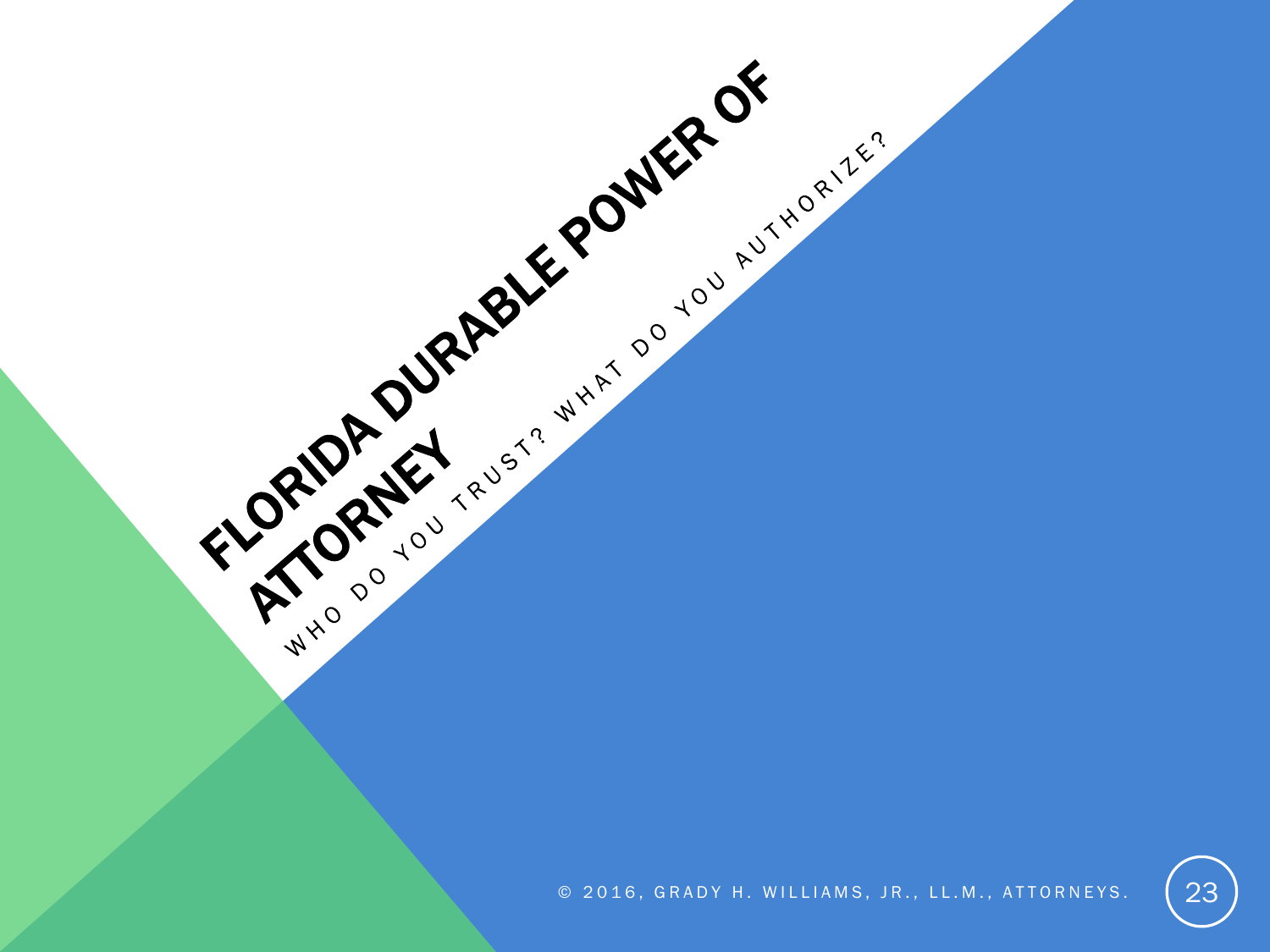#### FLORIDA DURABLE POWER OF ATTORNEY

#### AUTHORITY & GOALS

- F.S. CHAP. 709, PART II
- SUPERPOWERS RE GIFTING, TRUSTS, BENEFICIARIES & SURVIVORS, WAIVING RIGHTS UNDER RET. PLANS & IRAS, AND DISCLAIMERS
- IMMEDIATELY EFFECTIVE
- APPLIES TO DPOA AGENT ACTIONS & TO NEWLY SIGNED DPOAS (10/1/2011 OR LATER)
- MAY EXPRESSLY PROVIDE FOR PLANNING SCENARIOS
- TENSION: EMPOWER AGENT; PROTECT PRINCIPAL

APPLICATION

- POTENTIALLY MOST POWERFUL PLANNING DOCUMENT
- POWER TO PAY IS THE POWER TO COORDINATE
- MAY BE REVOKED
- SUSPENDED BY INCAPACITY COURT FILING IN MOST CASES UNDER 2015 LEGISLATION
- DPOA IS LESS RESTRICTIVE THAN GUARDIANSHIP
- CAUTION: POWERFUL LEGAL MEDICINE. TAKE CARE!
- VITAL FOR MOST VA & LTC ELIGIBILITY PLANNING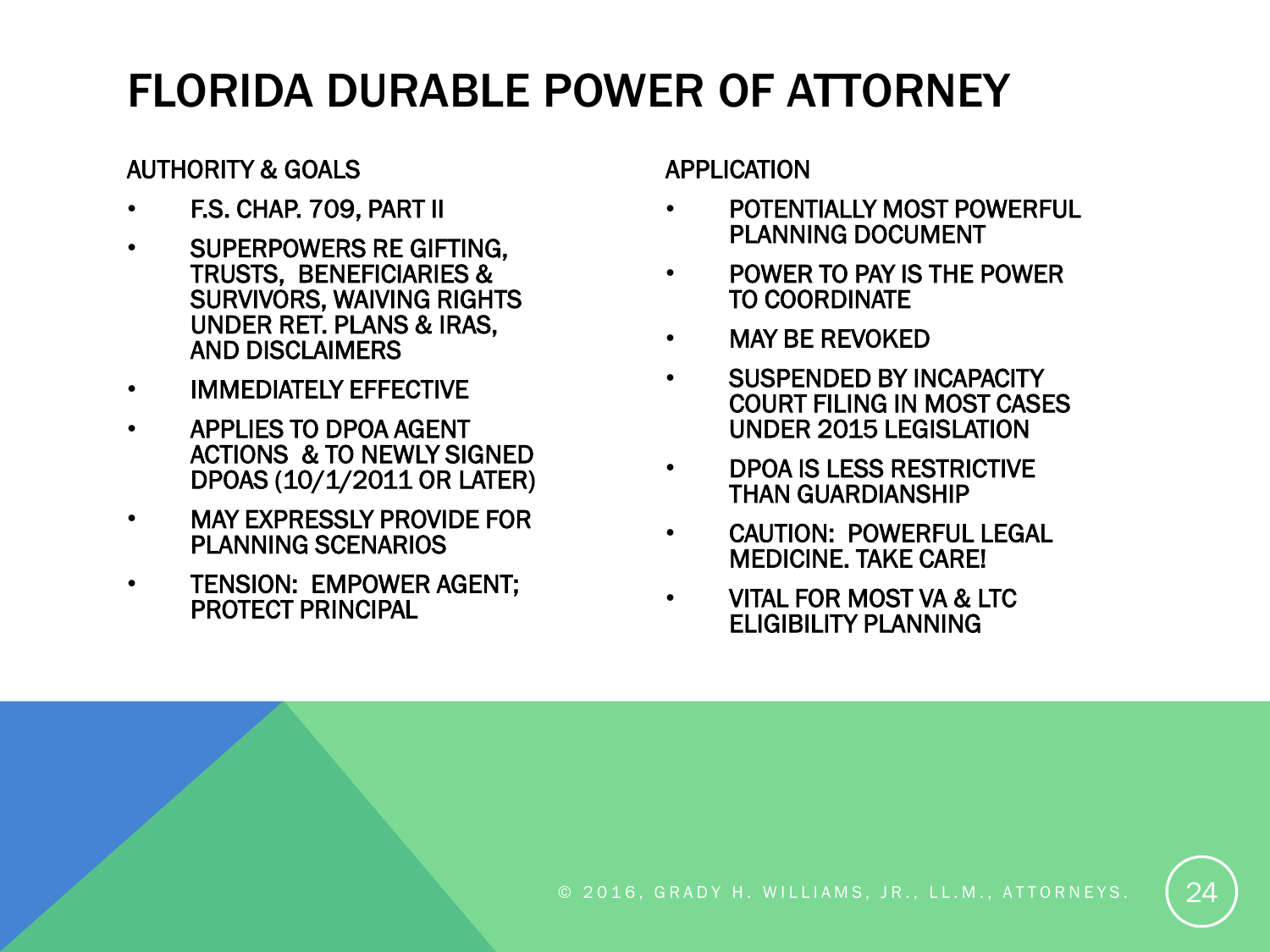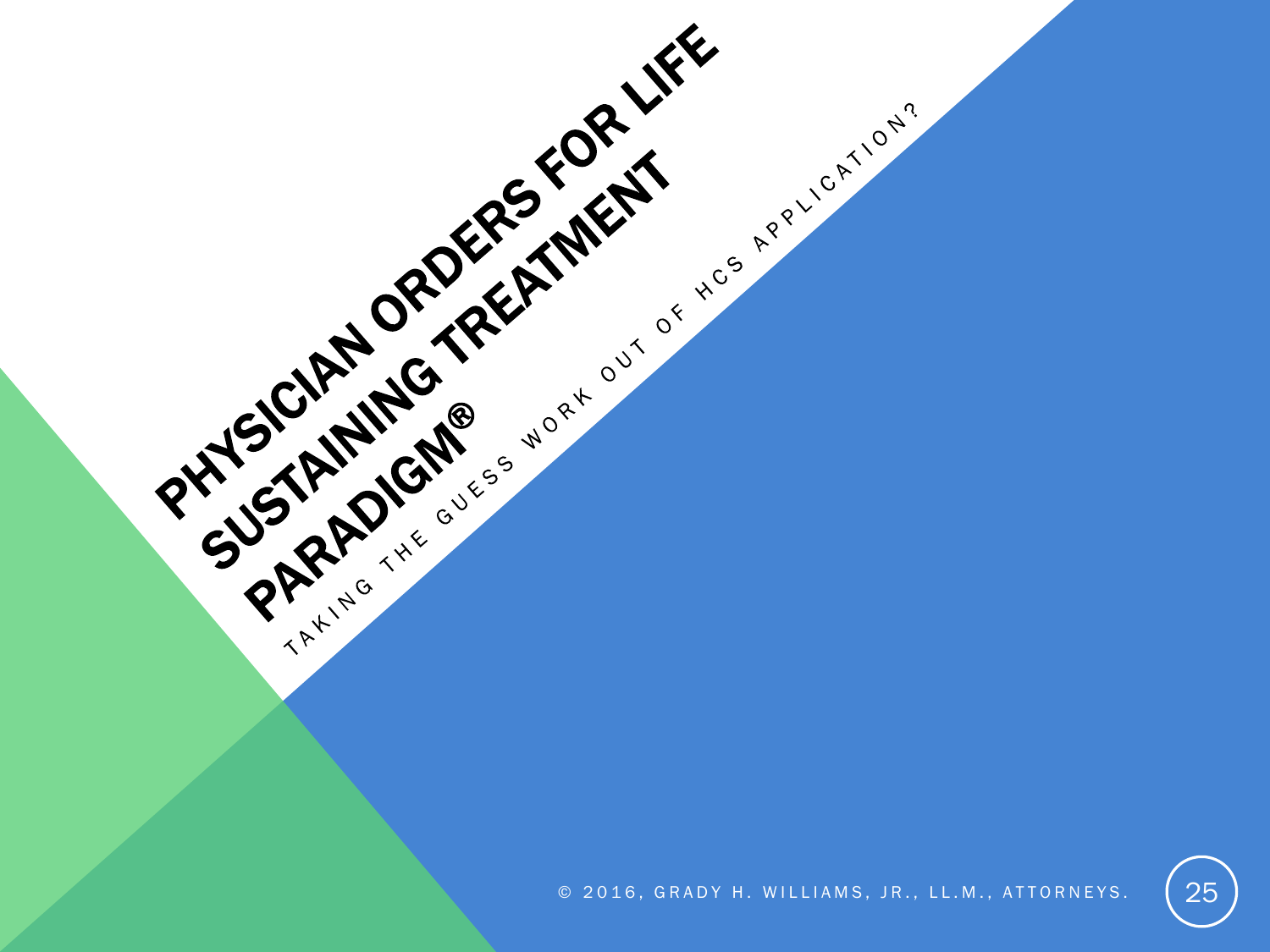#### PHYSICIAN ORDERS FOR LIFE SUSTAINING TREATMENT PARADIGM® ("POLST") BASICS

- POLST ORIGINATED IN OREGON (1991). LEGISLATION ADOPTED IN 26 STATES.
- SOME PREFER "PHYSICIAN'S ORDER FOR SCOPE OF TREATMENT" ("POST") OR EVEN "MEDICAL ORDER FOR SCOPE OF TREATMENT" ("MOST"). NY: "MOLST."
- DOCUMENTATION RESULTING FROM PHYSICIAN AND PATIENT SPECIFYING DOCTOR'S RECOMMENDATIONS BASED ON PATIENT'S WISHES AND VALUES
- SHARED PREPARATION CONTAINING DIAGNOSIS, PROGNOSIS, AND SPECIFIC PERSONALIZED TREATMENT PLAN FOR FRAIL OR SERIOUSLY ILL PATIENT
- COMPLIMENTS ADVANCE DIRECTIVES FOR THE FRAIL & SERIOUSLY ILL
- BOTH "DO NOT ATTEMPT CPR" (DNRO) & "ATTEMPT CPR" OPTIONS ARE AVAILABLE
- CONTRASTS WITH DEATH WITH DIGNITY ("DWD") LEGISLATION; POLST: "HOW I WANT TO LIVE AND BE CARED FOR" VS. DWD: "DELIBERATELY ENDING LIFE"
- FLORIDA HAS NOT ADOPTED POLST BY STATUTE, WITH PROPOSED POLST LEGISLATION SPONSORED BY SEN. BRANDES FAILING TWICE TO DATE; IS 2017 THE YEAR FOR FL?
- FLORIDA AGENCIES SUCH AS CENTER FOR INNOVATIVE COLLABORATION IN MEDICINE AND LAW AT FSU COLLEGE OF MEDICINE HAVE BEEN USING POLST NONETHELESS
- COMPARE EMPATH CHOICES FOR CARE F/K/A PROJECT GRACE AT SUNCOAST HOSPICE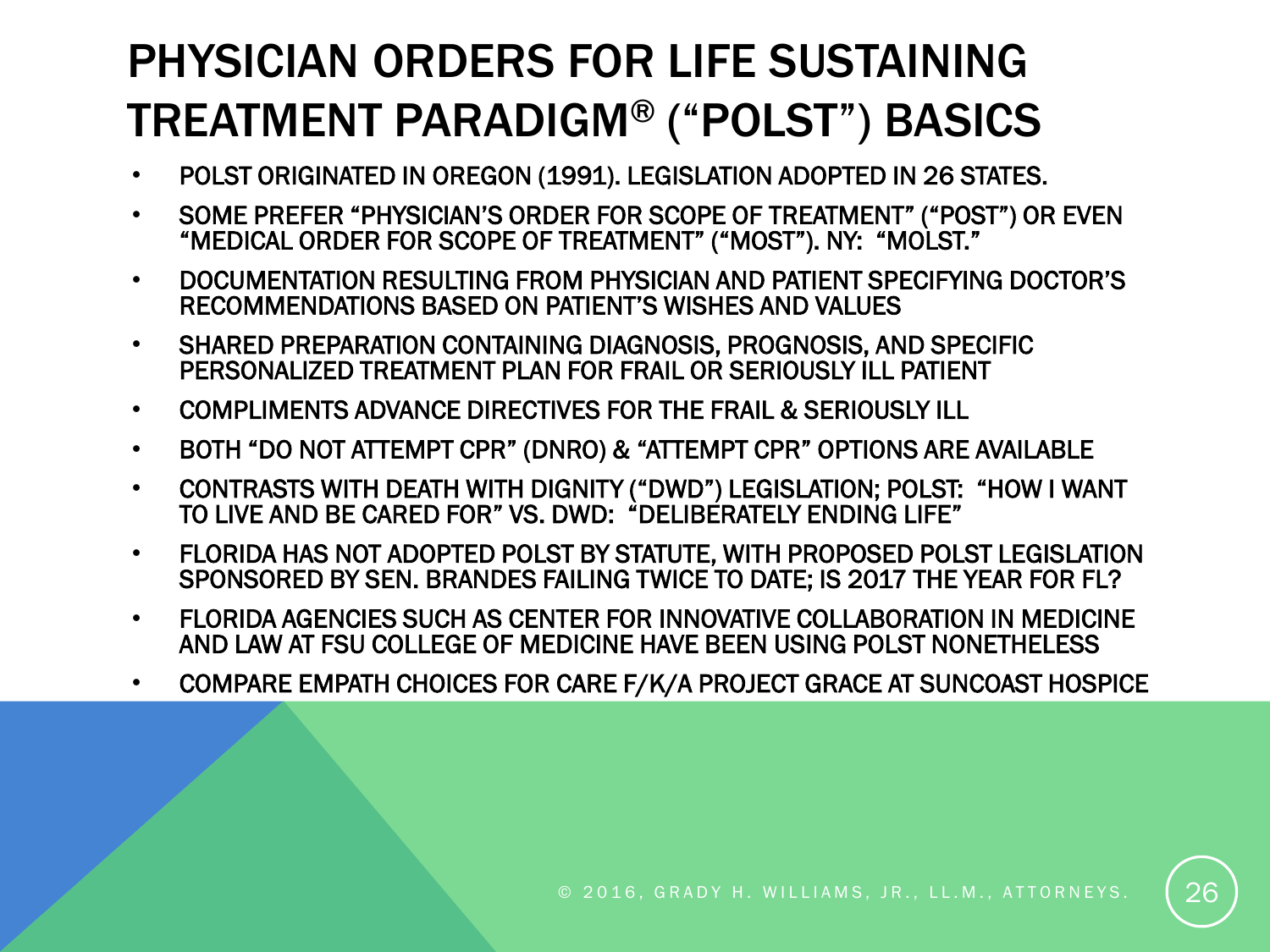#### PHYSICIAN ORDERS FOR LIFE SUSTAINING TREATMENT PARADIGM® ("POLST") BASICS

Key Comparison of Advance Directives and POLST Paradigm Forms\*

|                              | <b>Advance Directives</b>                                        | <b>POLST Paradigm Forms</b>                                               |
|------------------------------|------------------------------------------------------------------|---------------------------------------------------------------------------|
| <b>Population:</b>           | <b>All adults</b>                                                | <b>Serious illness or frailty</b>                                         |
| <b>Timeframe:</b>            | <b>Future care/</b><br>future conditions                         | <b>Current care/current</b><br>condition                                  |
| Where<br>completed:          | Any setting, not<br>necessarily medical                          | <b>Medical setting</b>                                                    |
| <b>Resulting</b><br>product: | <b>Surrogate</b><br>appointment &<br>statement of<br>preferences | <b>Medical orders based on</b><br>shared decision-making                  |
| <b>Surrogate</b><br>role:    | <b>Cannot Complete</b>                                           | Can consent if patient<br>lacks capacity <sup><math>\ddagger</math></sup> |
| <b>Portability:</b>          | <b>Patient/family</b><br>responsibility                          | <b>Health Care Professional</b><br>responsibility                         |
| Periodic<br>review:          | Patient/family<br>responsibility                                 | <b>Provider responsibility to</b><br>initiate                             |

\*2014 NPPTF POLST Legislative Guide, p. 8, adapted from: Bomba, P.A., Kemp, M. and Black, J.S. POLST: An improvement over traditional advance directives. [Cleveland Clinic Journal of Medicine.](http://goo.gl/GJO2y) July 2012, Vol. 79, Issue 7, p. 4 57 - 64. ‡Authority for surrogates to consent to a POLST form varies by state. 2014 NPPTF POLST Legislative Guide, fn. 4, see *Issues 6 and 7.*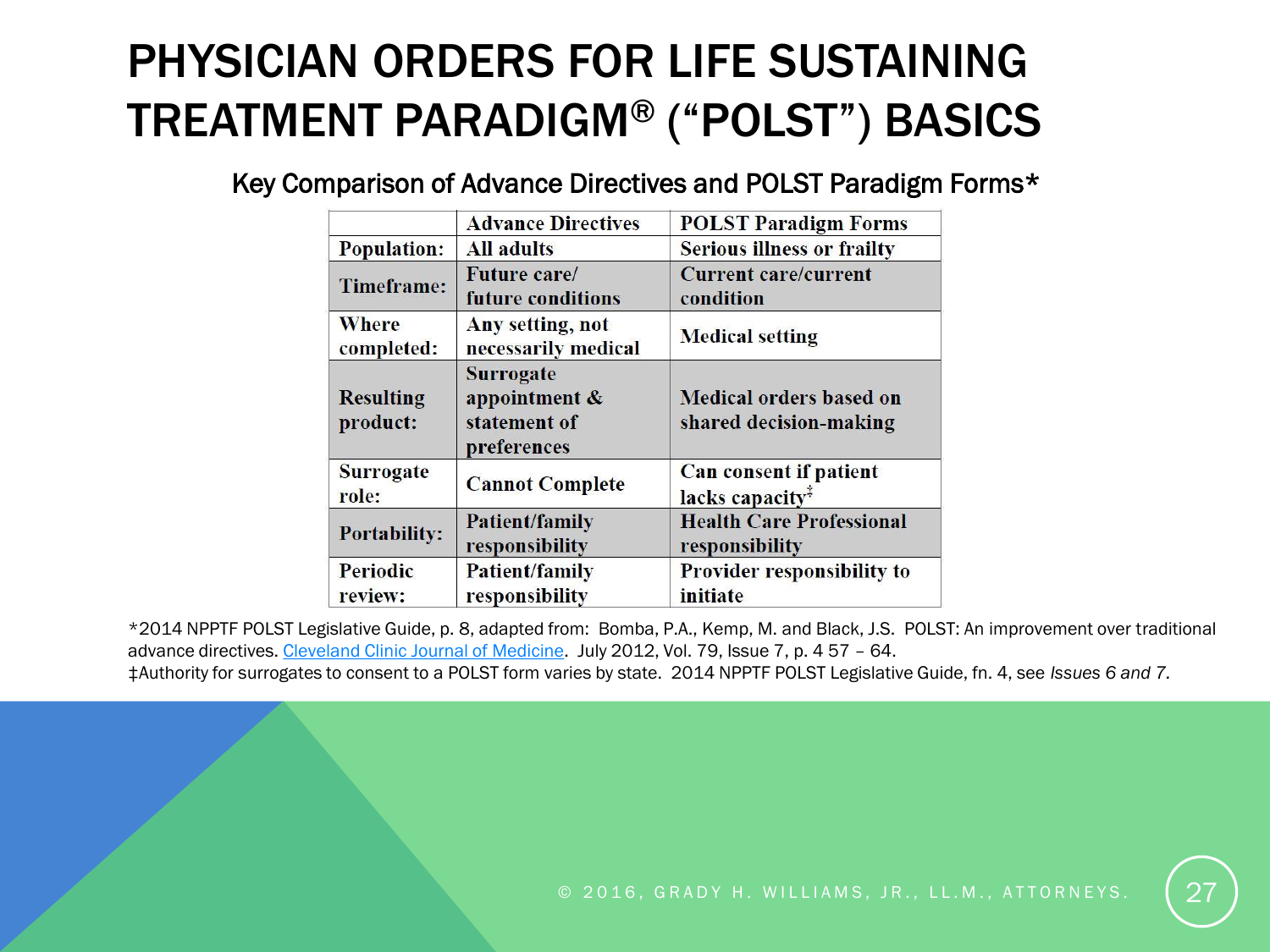$\circ$  2016, GRADY H. WILLIAMS, JR., LL.M., ATTORNEYS.  $\{28\}$ 

LEGAL AND POLITICAL HISTORY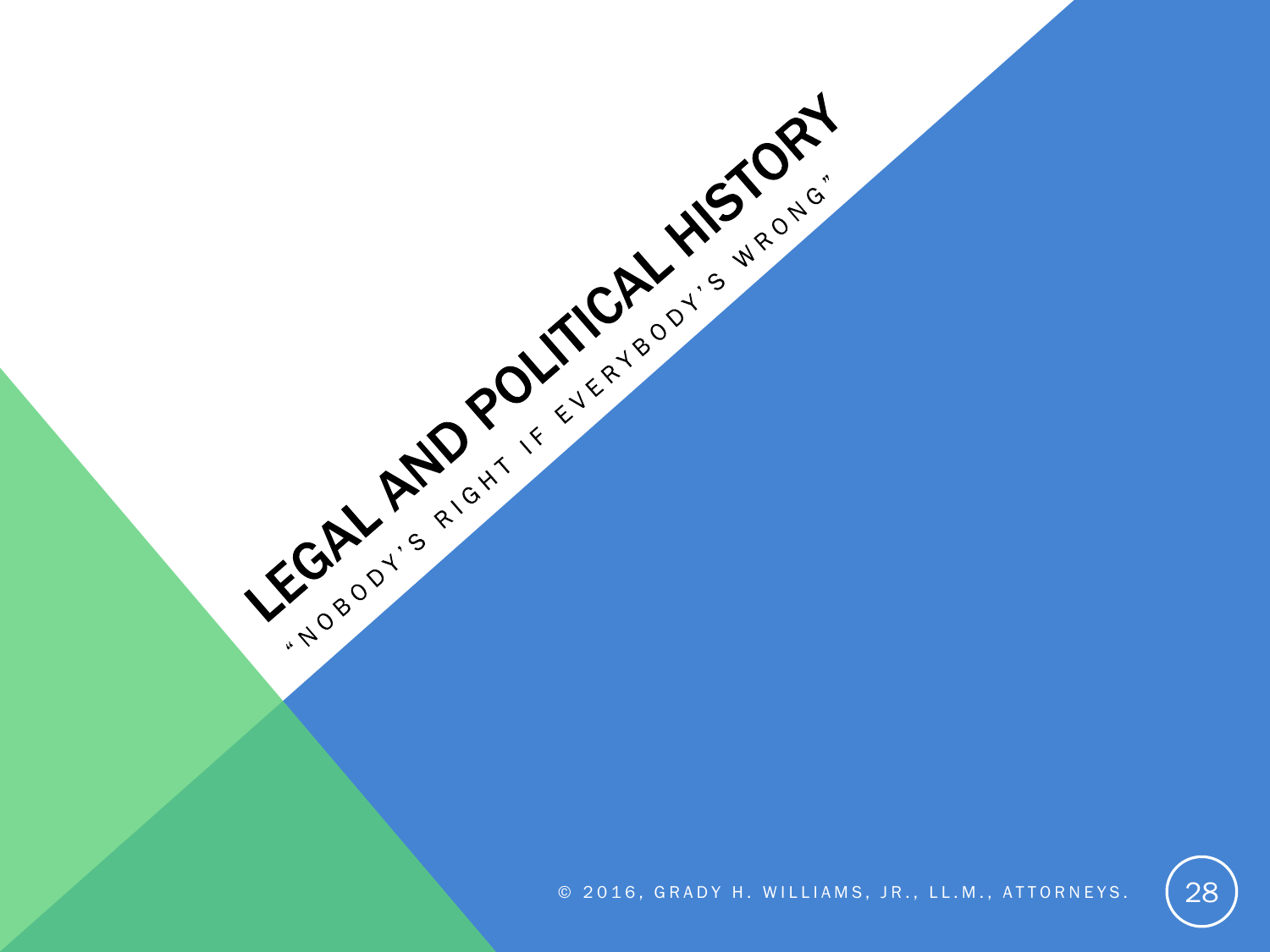#### NOTABLE LEGAL & POLITICAL DEVELOPMENTS

- 1967 CHICAGO ATTORNEY LOUIS KUTNER PROPOSES FIRST LIVING WILL
- 1968 & 1973 DR. WALTER F. SACKETT UNSUCCESSFULLY INTRODUCES FL LEGS.
- 1974 CALIFORNIA CONSIDERS AND BY 1976 ADOPTS FIRST LIVING WILL LEGS.
- THEREAFTER OTHER STATES FOLLOW WITH THEIR OWN LIVING WILL LEGISLATION
- 1976 KAREN ANN QUINLAN CASE 355 A.2d 647 (NJ SUP. CT.)
- 1989 WONS CASE 541 So.2d 96 (FL SUP. CT.)
- 1990 NANCY BETH CRUZAN CASE 497 U.S. 261 (MO. COURTS & U.S. SUP. CT.)
- 1990 ESTELLE M. BROWNING CASE 568 So.2d 4 (FL SUP. CT.)
- 1990 THE PATIENT SELF-DETERMINATION ACT 42 U.S.C. §§ 1395, *et seq.*
- 1997 GLUCKSBERG 521 U.S. 702 & QUILL 521 U.S. 793 CASES (U.S. SUP. CT.)
- 2001 2005 TERRI SCHIAVO CASES 403 F.3d 1289 (FL COURTS & FEDERAL COURTS)
- 2003 INITIAL HIPAA PRIVACY RULE 45 CFR Part 160 & Subparts A and E of Part 164

*Sources: Attorney Elliot S. Schlissel; Health Law – Cases, Materials and Problems, Furrow et al.; and other publically available resources and legally cited and reported materials.*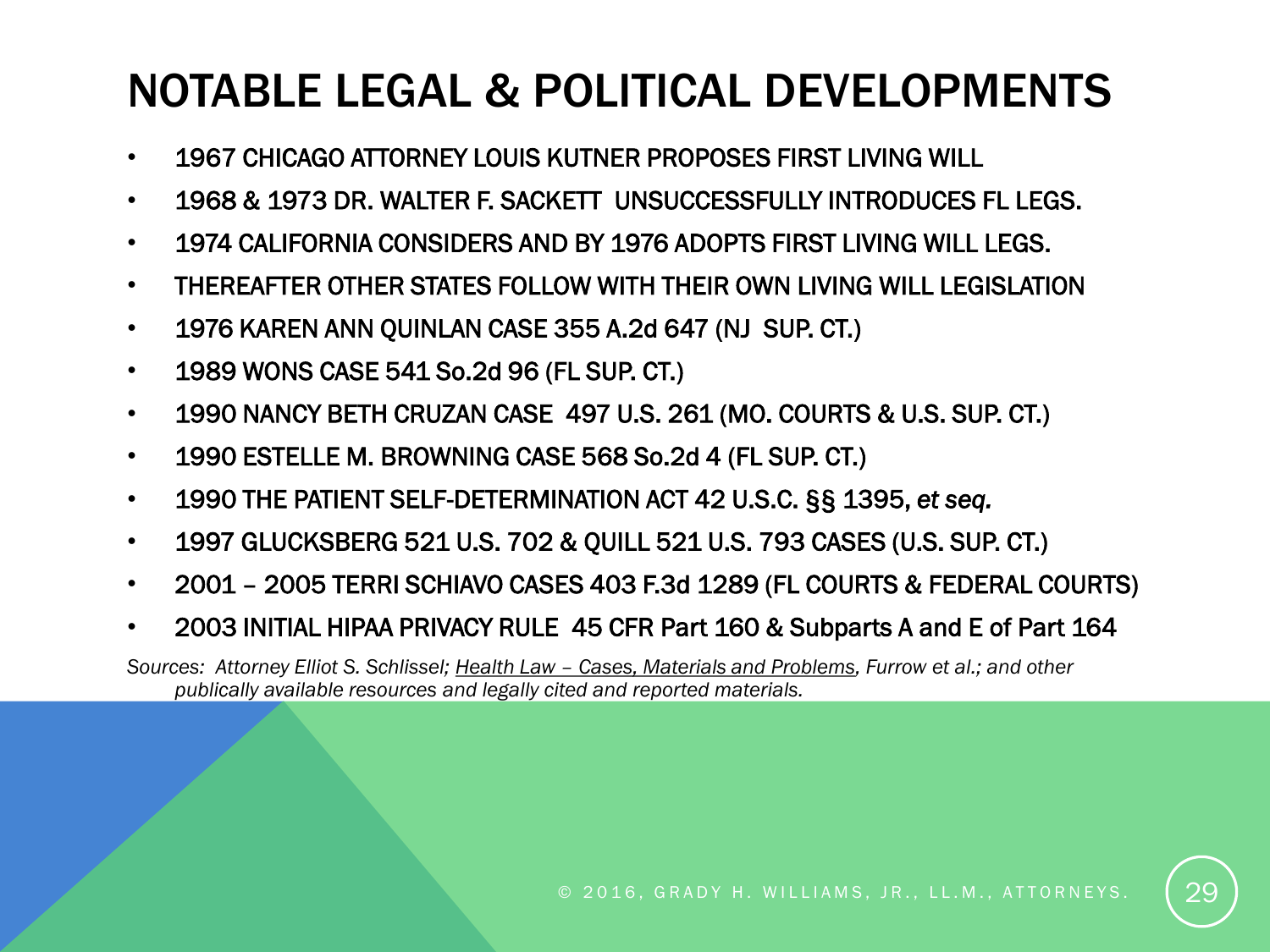

CONSUMER ARISONALGES AND PLACES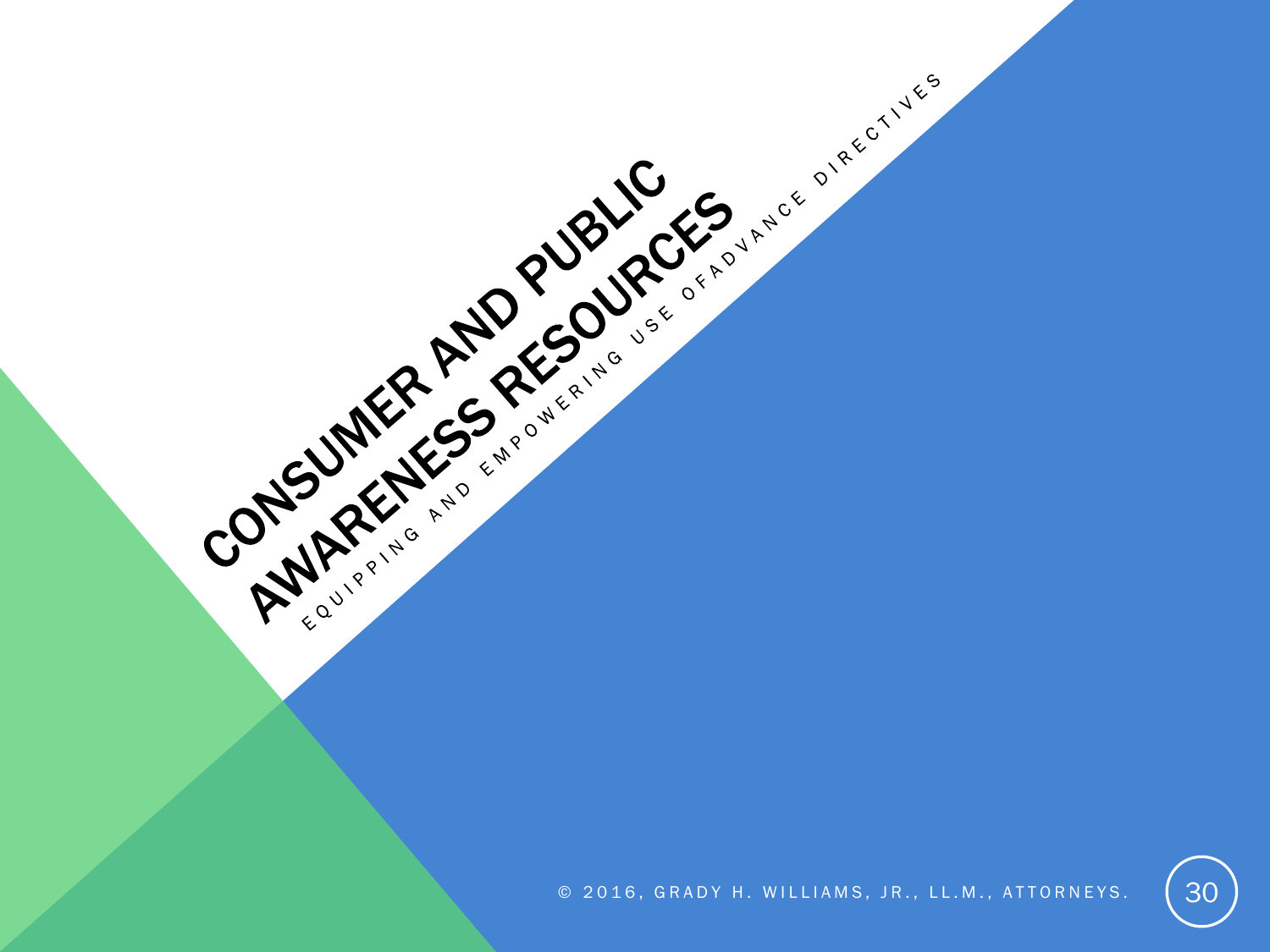### FLORIDA CONSUMER RESOURCES

- Florida Statutory Living Will and Health Care Surrogate Forms (handouts)
- <http://www.floridahealthfinder.gov/reports-guides/advance-directives.aspx>
- http://www.americanbar.org/groups/law\_aging/resources/health\_care\_decision [\\_making/consumer\\_s\\_toolkit\\_for\\_health\\_care\\_advance\\_planning.html](http://www.americanbar.org/groups/law_aging/resources/health_care_decision_making/consumer_s_toolkit_for_health_care_advance_planning.html)
- <http://www.agingwithdignity.org/>
- <http://www.caringinfo.org/i4a/pages/index.cfm?pageid=3277>
- <http://www.aarp.org/home-family/caregiving/qa-tool/>
- <http://www.nhdd.org/public-resources#where-can-i-get-an-advance-directive>
- <http://liv-will1.uslivingwillregistry.com/forms.html>
- <https://www.legaldirectives.com/index.php>
- <https://www.donatelifeflorida.org/register/>
- <http://www.coastalhealth.org/forms/DNRO-form.pdf>
- <http://www.med.fsu.edu/?page=innovativeCollaboration.POLST>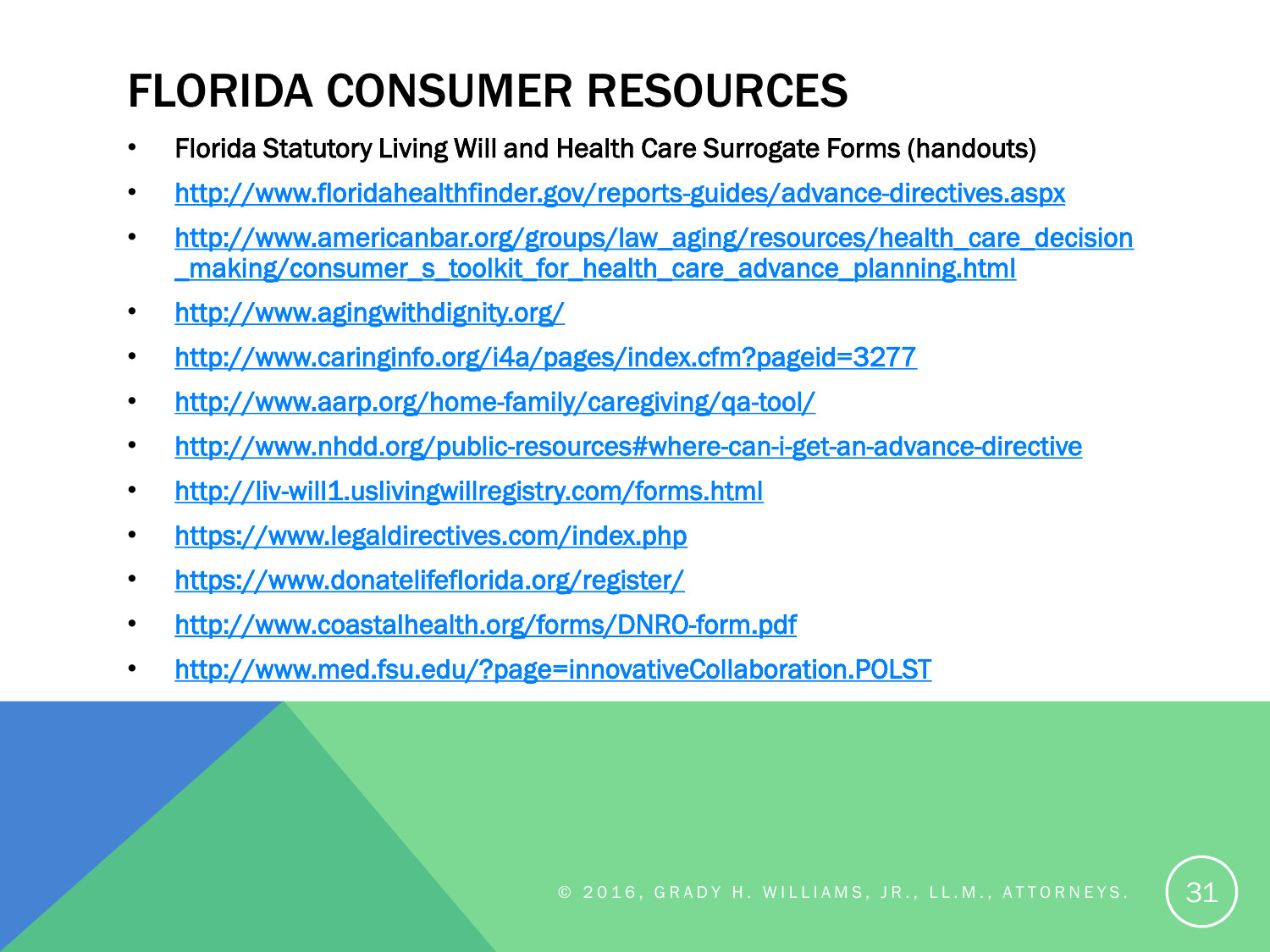

PEGGSARY PLANTIC STRATEGIES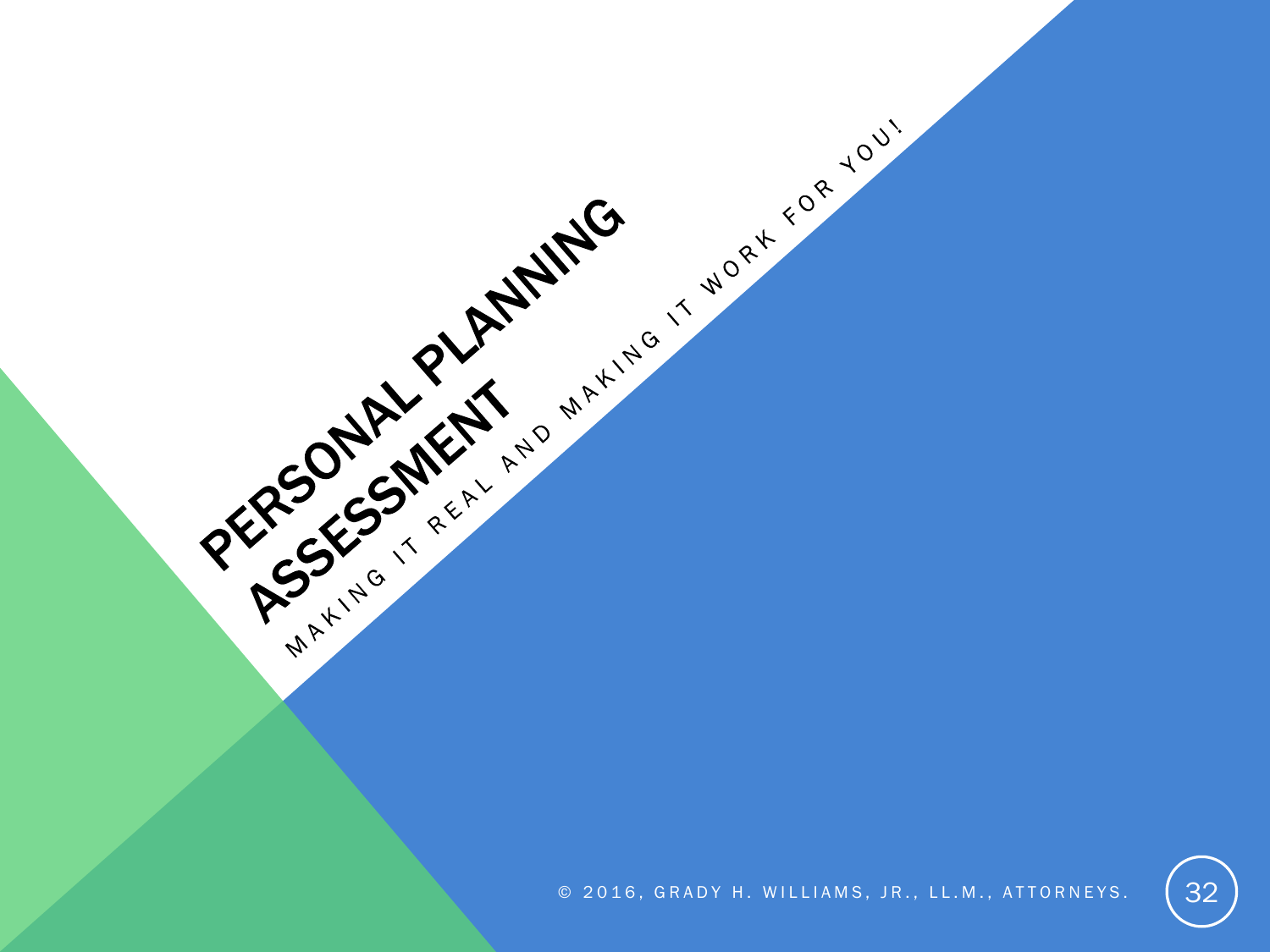#### PERSONAL PLANNING ASSESSMENT

#### **EXISTING**

- DO YOU HAVE ADVANCE DIRECTIVE PLANNING IN PLACE?
- DO THE OTHER ADULT MEMBERS OF YOUR FAMILY HAVE ADVANCE DIRECTIVE PLANNING IN PLACE?

U P D A T E D

- HEALTH CARE **SURROGATE DESIGNATION**
- LIVING WILL
- HIPAA RELEASE
- DPOA, PNG & OTHER
- LEGAL DIRECTIVES ENROLLMENT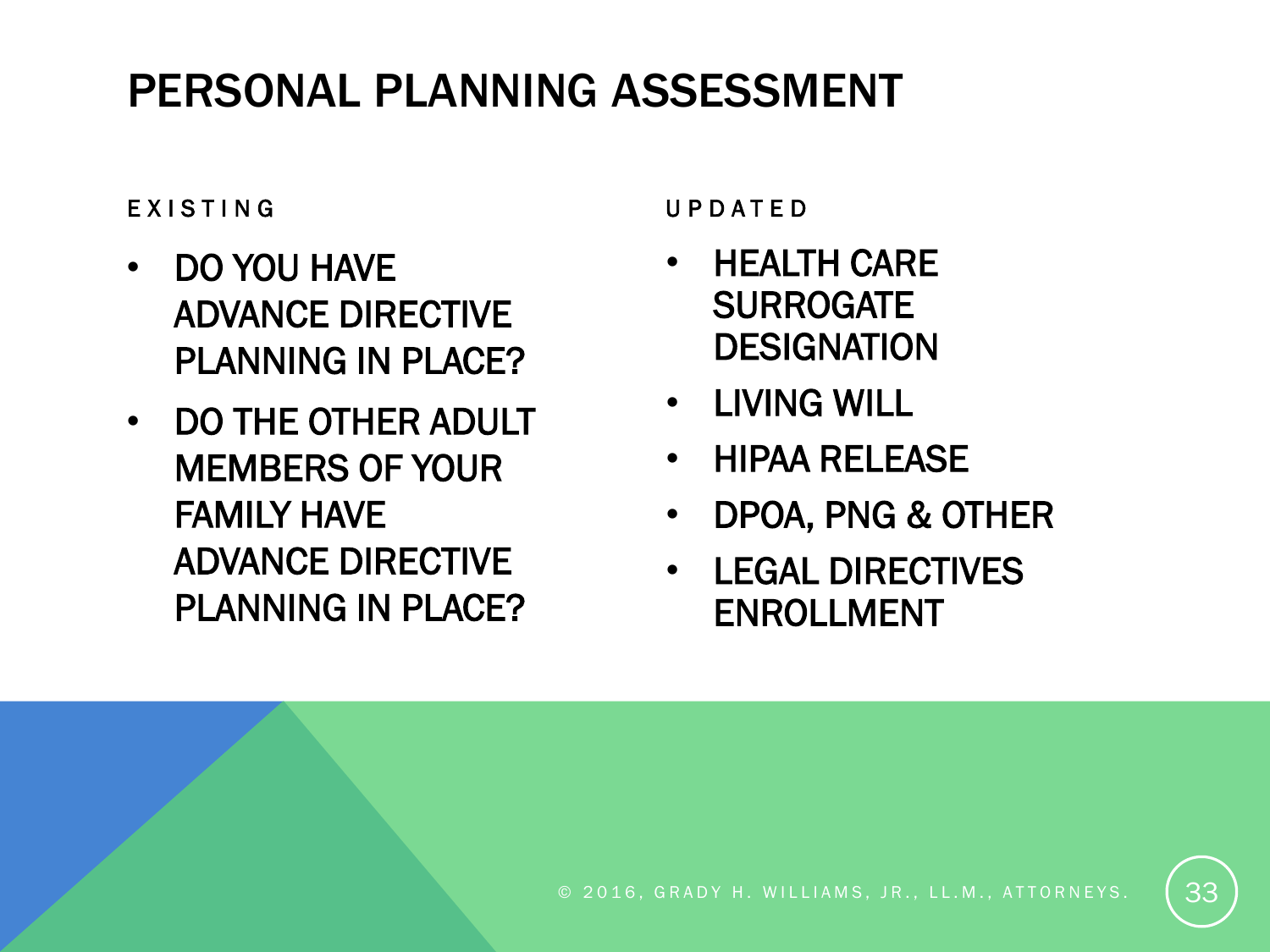THATKE OF POUR HIMPLY CAN A POST AND STAFF OF THE CANAL CANAL CANAL CANAL CANAL CANAL CANAL CANAL CANAL CANAL CANAL CANAL CANAL CANAL CANAL CANAL CANAL CANAL CANAL CANAL CANAL CANAL CANAL CANAL CANAL CANAL CANAL CANAL CANA PICTURED NEXT SLIDE: RENEE SCHEETZ, OFFICE MANAGER & REGISTERED PARALEGAL; PAULA EMERY, MARKETING MANAGER & EXECUTIVE ASSISTANT; ANDREW P. WILLIAMS, PH.D., PUBLIC RELATIONS & SOCIAL MEDIA MANAGER; ALISON HICKMAN, J.D., ATTORNEY; GRADY WILLIAMS, LL.M., MANAGING ATTORNEY; DONNA SAYERS, PARALEGAL; AND JULIA FAULKNER, LEGAL ASSISTANT